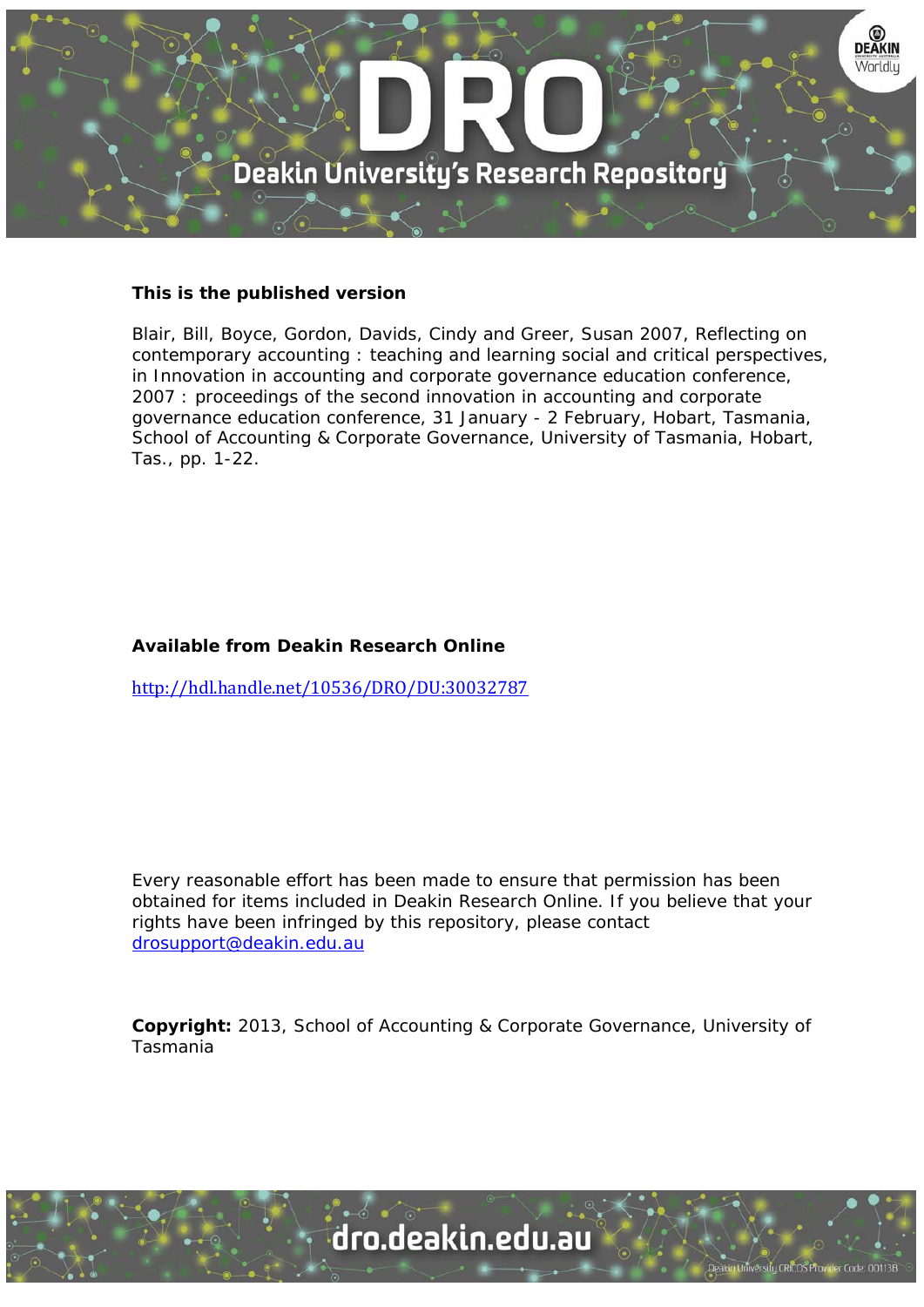# **REFLECTING ON CONTEMPORARY ACCOUNTING: TEACHING AND LEARNING SOCIAL AND CRITICAL PERSPECTIVES**

### **Bill Blair, Gordon Boyce, Cindy Davids, Susan Greer**

Department of Accounting and Finance, Macquarie University, Sydney, New South Wales, Australia, 2109: wblair@efs.mq.edu.au; gboyce@efs.mq.edu.au; cdavids@efs.mq.edu.au; sgreer@efs.mq.edu.au

### **ABSTRACT**

This paper provides a case description and analysis of an effort to enact accounting education change. The study reports on an attempt to renew the social and ethical worth of accounting education and practice in the post-Enron context of increased interest in how accounting may contribute to social responsibility and sustainability.

The paper considers the organisation, aims, and content of a newly-developed unit on social and critical perspectives on accounting, and key elements of the pedagogy utilised. These include team teaching, the employment of research literature rather than a prescribed textbook, an expanded conception of accounting and accounting "knowledge", the adoption of educational goals that encompass preparing students for economic and social life and for democratic participation, and a view that sees ethics, the environment, and society as central to accounting.

It is concluded that accounting educational change must encompass the content and practice of classroom activity, but it also requires change to the self-consciousness of all actors involved. Explicit inclusion of the social, critical, environmental and ethical dimensions of accounting in our teaching and learning programs provides an avenue for academics to individually and collectively make a meaningful contribution.

### **INTRODUCTION**

*... there are currently serious omissions from the accounting curriculum that need to be rectified ... accounting students are mis-educated in certain critical areas ... there is a tendency to inculcate students with a convenient mythology rather than to educate ... it is critical for accounting educators to de-mythologize the curriculum (Ravenscroft and Williams 2004: 8).* 

Although there has been a post-Enron increase in corporate social responsibility and sustainability reporting, it has been observed that discussion has substantially eschewed "issues of ethical and moral accountability" (Owen 2005: 397). Owen argues that accounting education and research must seriously address the moral and ethical dimensions of corporate scandals and that this requires educators and students to challenge the tenets of accounting and to incorporate "broader values of community and ethics". However, Owen observes, the teaching agenda in accounting has been largely captured by business, reflected in the "elevation of property rights" and the "vested interests of the accounting profession" across the curriculum. Along with this is insufficient recognition of the depth of accounting's complicity in creating the environment from which corporate scandals have emerged (e.g. see Leung and Cooper 2003; Tinker and Carter 2003; Doost and Fishman 2004; Tinker 2004; Williams 2004b; Ravenscroft and Williams 2005; Young 2005).

Many other writers have also recently advocated deep reform to renew the social and ethical worth of accounting and accounting education (e.g. Craig and Amernic 2002; Amernic and Craig 2004; Boyce 2004; Ravenscroft and Williams 2004; Williams 2004a, 2004b; Humphrey 2005; Mayper *et al.*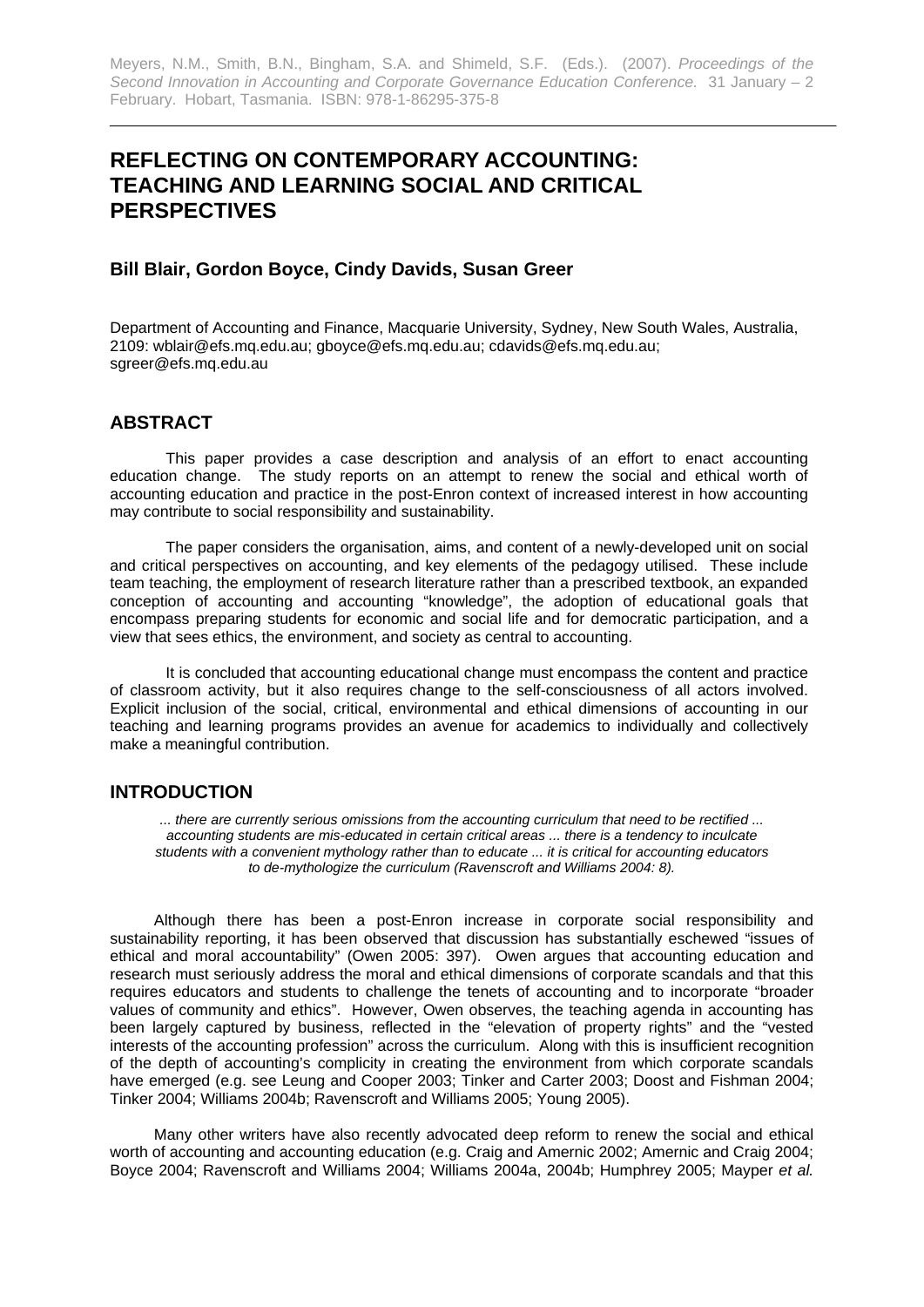2005; Ravenscroft and Williams 2005). Whilst recognising that effective change requires broad reform efforts, this paper provides a description and analysis of a singular effort at accounting education change that has been implemented in a large accounting and finance department in one Australian university. Describing and contextualising a newly-developed unit on social and critical perspectives on accounting, we outline the organisation, aims, and content of the unit and the key elements of the pedagogy utilised.

This paper provides a case study that demonstrates how a group of academics are working to enact accounting education reform at a local level. This is a reflexive study that draws on the regular interactions of the teaching team as the unit was being implemented. The paper is organised into several sections that contribute to the overriding aim of reflexively describing and analysing an effort to enact change that seeks to renew the social and ethical worth of accounting education and practice to contribute to social responsibility and sustainability. The paper, and the effort at accounting education change which it reports on, is broadly informed by a view of accounting as socially constructed (Berger and Luckmann 1984; Hines 1988; Hines 1992) in a sociopolitical context that is characterised by the existence and exercise of social and political power (Hines 1989; Hopwood and Miller 1994). It is recognised that although accounting may contain many possibilities for emancipatory practice, as it is practised it tends to produce narrow and one-sided constructions of reality that serve narrow and particular social and economic interests (Tinker 1985; Richardson 1987; Tinker 1991; Chua 1996; Catchpowle *et al.* 2004). A key aim of the teaching team was to allow our students to see and explore accounting in this light.

The next section provides an outline of the context faced by the team of educators working on the unit (and of which they were a part), and the remaining sections of the paper reflect two key pedagogical elements of the teaching and learning engagement. The second section outlines three of the key underpinning elements of the unit as developed by the teaching team. These were, first, the adoption of broad educational goals which focussed on preparing students for economic *and* social life rather than just the narrower realm of accounting employment. Second, the use of an expanded conception of accounting and accounting "knowledge", which formed the thematic flow for the entire unit. This involved taking a broad, social-constructionist view of accounting as implicated in power relations. Third, the substitution of research literature for a prescribed textbook. While this was largely necessitated by the nature of the unit and the absence of a textbook that served the aims of the unit, this approach had several key beneficial features.

The third section of the paper outlines the key teaching strategy adopted. We consider both the student and teacher perspectives on team teaching and make an important case for a team teaching approach in this area. The paper concludes with our reflections, conclusions and what we believe are the implications flowing from this study.

## **THE CONTEXT: ACCOUNTING EDUCATION IN THE NOUGHTIES**

Academic control over key elements of teaching and learning is "crucial to the long-term health of universities" (Aronowitz 2000: 34) but the contemporary environment is characterised by efforts to diminish academic influence in these areas (Saravanamuthu and Tinker 2002). For many years, university accounting academics have been subject to systematic and sustained attempts to disempower them in relation to their control over teaching and learning (Aronowitz 2000; Saravanamuthu and Tinker 2002; Christensen 2004; Saravanamuthu and Filling 2004; Andersen 2006). Despite these attempts, considerable opportunities remain in relation to the setting of course structure, the design of the curricular specifics, and implementation of teaching and assessment strategies (Boyce 2004). The continuing role of lecturers encompasses syllabus design, selection of texts, setting of assessable work, assessment of student work, and, importantly, the fronting of classes.

Although a reform agenda in accounting education has been prominent for many years (Bedford *et al.* 1986; Patten and Williams 1990; Sundem *et al.* 1990; Baldwin and Ingram 1991; Mathews 1994; May *et al.* 1995; Davis and Sherman 1996; Albrecht and Sack 2000), the practical focus has often been on an expanding array of technical skills and highly structured knowledge based around proliferating regulatory requirements (Subotnik 1987; Nelson 1995). Reform calls have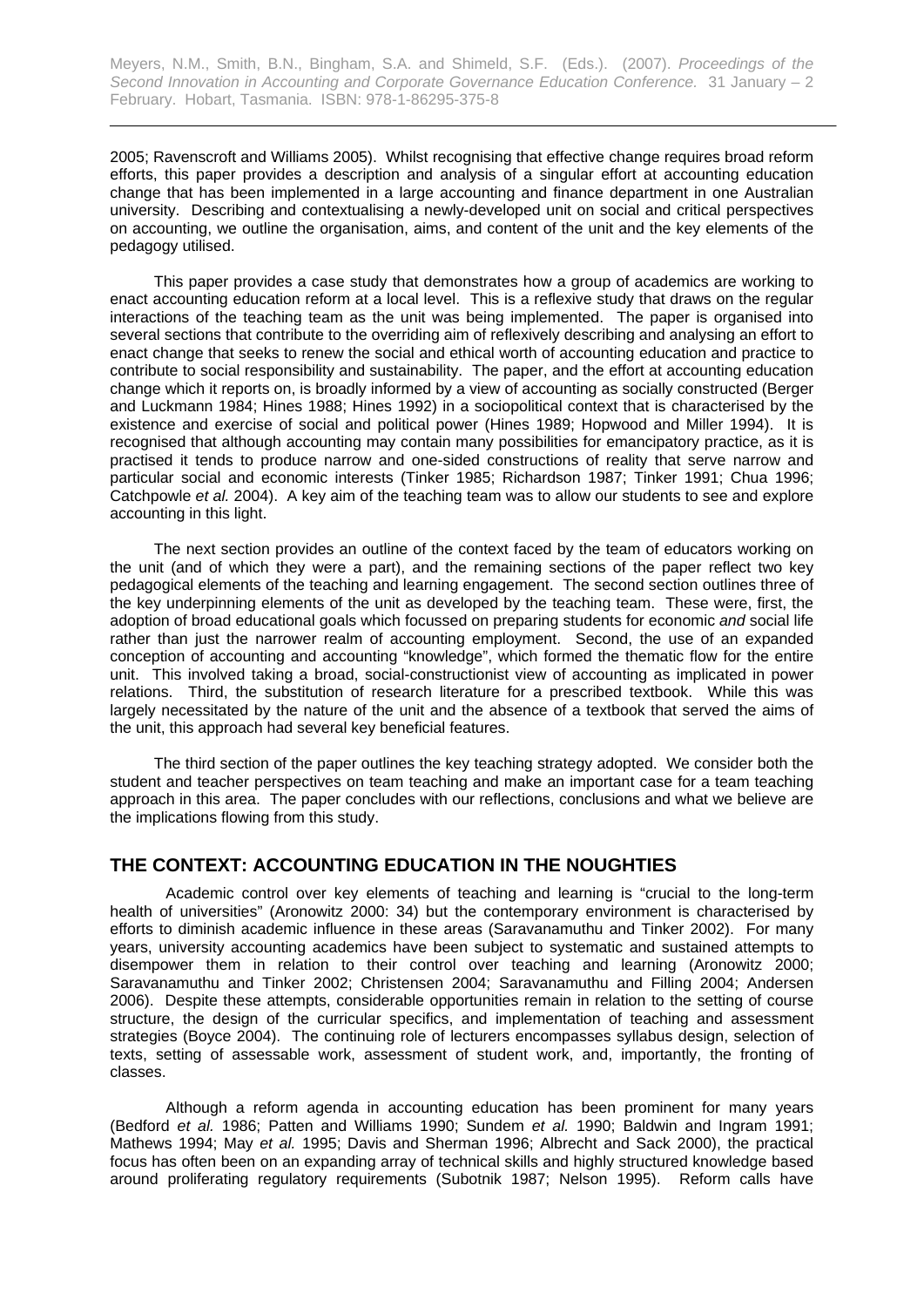emphasised the need to develop a wide range of knowledge and critical and analytical thinking skills (Accounting Education Change Commission 1990; IFAC 1994) which has resulted in a number of efforts in this direction (Bonk and Smith 1998; Boyce 1999; English *et al.* 1999; Boyce *et al.* 2001; Tinker and Feknous 2001; Jones and Sin 2003; Baird and Narayanan 2005; Coulson and Thomson 2006). However, even in places where critical and interdisciplinary educational traditions have been highly visible, the dominant approach in accounting research and education reflects a mainstream focus on decontextualised positivist research that dominates high-profile North American accounting journals (Humphrey 2005; Ravenscroft and Williams 2005). It is perhaps not unsurprising, then, that midway through the "noughties" decade (2001–2010), calls for "[s]erious academic attention … to be devoted to the education of professional accountants" (Humphrey 2005: 347) are still being sounded. In the contemporary global environment, the accounting profession still needs to be reminded that impact on business *and society* needs to be at the forefront of its thinking and that a key role of accounting is in developing business accountability and responsibility in the *public interest* (see ACCA 2005 for example).<sup>1</sup>

Humphrey's advice that "the pursuit of change needs to be handled in a sophisticated, and potentially incremental, fashion" (2005: 248) is sound, and it remains the case that meaningful reform requires individual and collective action that draws from but does not necessarily rely on official pronouncements about accounting education:

… direct things that individuals can do to change, rather than reinforce, the status quo … expose students to a wide range of material and perspectives … Stimulate students and do not just replicate the approaches of conventional, standard accounting textbooks … Collectively, individual academics can also achieve much – working through formal and informal networks … experimentation and the expression of new thoughts and ideas (Humphrey 2005: 348).

To address this challenge educators must be prepared to step outside the dominant managerial perspective to question and challenge the tenets of contemporary business (Ravenscroft and Williams 2004; Owen 2005). Stepping "outside the circle" (Boyce 2004) of conventional accounting can prepare students for action in the world within and beyond business, complementing technical proficiency in accounting with historical, social, political, and international knowledge of accounting and its effects. This necessarily includes the development of understanding of "the relation of accounting to the mundane activities, language, and interactions of daily life … and how these relate to the larger social system" (Boyce 2004: 581). The resultant blend of technical competence with understanding of the sociopolitical significance of accounting, cultural and social breadth produces well-rounded and versatile graduates. It also serves students' economic interests because it results in high-wage prospects, since these are skills that are both highly valued by employers and lacking in many accounting graduates (see Tinker and Gray 2003).

### **Looking Beyond the "Professional Accounting" Core Sequence**

Although opportunities for academics to offer specialist courses may be limited and are constrained by specific departmental situations within which individuals work, many accounting educators have presented or explored alternative and critical perspectives in specialist or elective courses in areas such as environmental and social accounting (see Bebbington 1995, 1997; Gibson 1997; Coulson and Thomson 2006). Drawing on and exploring socio-historical knowledge of the functioning of accounting in teaching programs involves an explicit recognition that social and critical knowledge of accounting is central to the practice of the discipline, and should therefore be central to education in relation to that same discipline (Boyce 2004).

These considerations and those outlined in the introduction to the paper, about the renewed accounting education reform agenda post-Enron and the potential of social and critical accounting education, provided the backdrop against which the Macquarie University (Sydney) accounting and finance department<sup>2</sup> introduced a new third-year elective unit named "Social and Critical Perspectives on Accounting". The unit represented the Department's first major attempt to address the realm of "accounting studies" in its teaching program (Moore 1991; Roslender and Dillard 2003).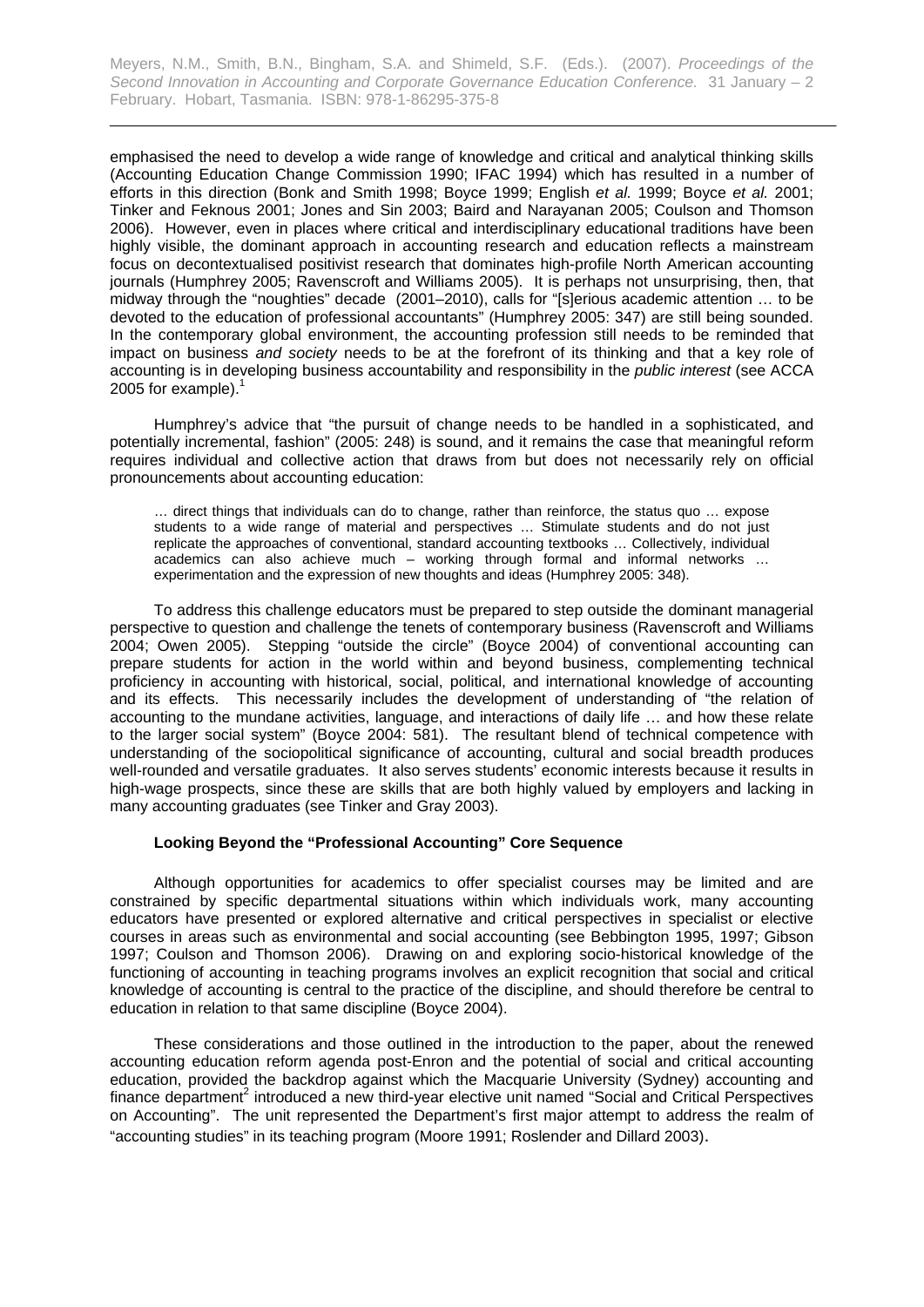By way of background to the introduction of the unit, the Department recognised that in seeking to develop and advance students' generic skills (in this case, emphasising critical thinking, critical analysis, and associated communication skills) a unit that incorporated critique of accounting itself could usefully expand the horizons of academic learning by encompassing areas that are traditionally considered to be outside the practice of accounting but that nevertheless flow from practice. $3$  The Department accepted that development of knowledge, understanding, and skills in this area was valuable both for those students who seek future employment in accounting *and* for the large, but often unrecognised, group of students who wish to undertake major studies in accounting but may not wish to complete a "professional accounting" sequence (leading to eligibility for membership of a professional accounting body. This recognised that although a significant percentage of accounting graduates seek employment in the profession, large numbers of accounting graduates either do not go on to undertake professional qualification programs and/or do not go on to employment in the accounting industry. The unit therefore sought to redress the vocationally-oriented imbalance of traditional accounting education (and of many reform proposals) by incorporating socially-critical perspectives (see Preston 1992; Boyce 1999, 2002, 2004).

Supported by a solid base of literature, the unit drew directly on the academic discourse that challenges the idea that accounting (including research and education) can be abstracted from its social context. In adopting a critical perspective, the aim was to challenge traditional ways of thinking about the nature and role of accounting in society, using social and critical accounting analyses to illuminate the sociopolitical and value laden dimensions of accounting. By exploring values and assumptions underlying accounting and its ethical, social, environmental, cultural, and political uses and effects, a central theme was the problematisation of accounting as a social, political and situated practice. Overall, the unit sought to enable students to more clearly appreciate the forces that shape accounting, and to place into perspective the consequences that accounting has in society and for the environment.

Four staff members were assigned to the teaching team for the unit. The team for the unit took an early decision to draw on research literature in accounting. This was partly designed to transcend a read–remember–regurgitate mentality that experience suggested characterised many students' approaches to accounting studies. Published articles were selected to go beyond the conventional portrayal of accounting and associated research literature, where a decidedly illiberal, uncritical, economically rational and market-centred version of accounting dominates (see, for example Clarke *et al.* 1999; Craig *et al.* 1999). Dispensing with the traditional notion of accounting as a neutral language of business allowed the teaching staff to provide students with an opportunity to discover that accounting is a partial language of social power that serves particular interests. By making visible a constructed, partial and partisan nature of accounting (see Tinker *et al.* 1982; Tinker 1991), the aim was to offer students a counterpoint to the one-sided and one-dimensional reality-production (see Hines 1988) that is actively produced by conventional accounting education.

In order to make the unit available to as wide a student group as possible, prerequisite prior studies were kept to a minimum (a clear pass in any first-year level accounting unit and sufficient study credit points that meant students were in their third year of studies).<sup>4</sup> It was expected that students would be familiar with the conventional view of accounting as an *economic* phenomenon, but this unit sought to examine accounting as a *social, ethical, cultural,* and *political* phenomenon. The curricular strategy revolved around a consideration of the socially constructed nature of accounting and its use in various sociopolitical contexts. The implication of accounting in social power relations and how it interrelates with government in a broad sense and the way in which social, ethical, cultural, and political factors are integral to accounting research and practice was also central. All of these elements implied a critical consideration of the received/extant notions of accounting that students had become familiar with in their prior studies (see Chua 1998; Merino 1998; Craig *et al.* 1999). It was hoped that students would develop the ability to clearly articulate a range of views, ideas, concepts, and perspectives on the of issues covered in the unit and to develop their own personal and collective positions on these issues.<sup>5</sup>

The (secondary) emphasis within the unit on the development of generic skills (especially critical thinking, critical analysis, and communication skills) reflected a wider concern both in the institutional environment (a key element of the teaching and learning plan of the University) and the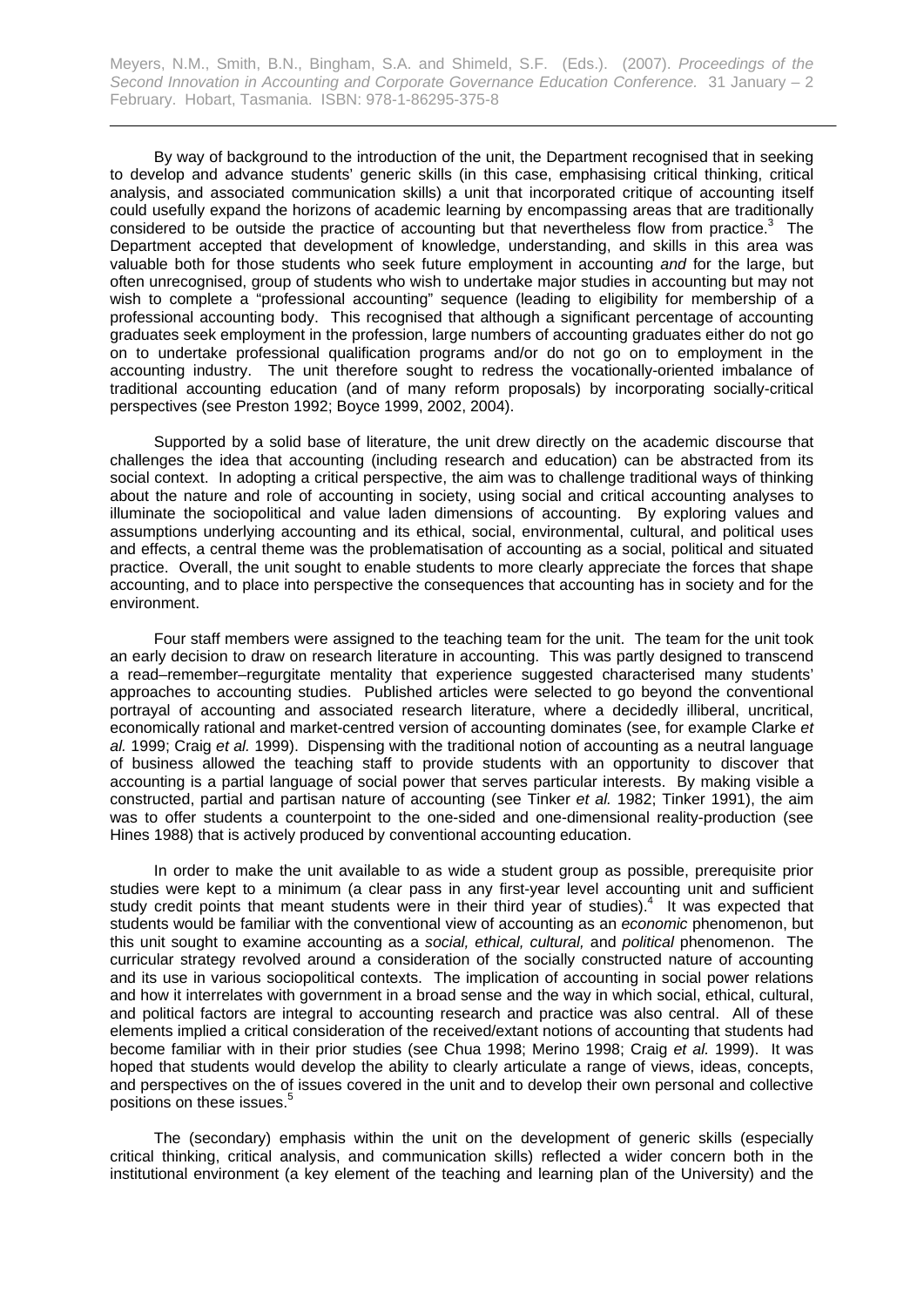professional environment (a prominent part of accreditation requirements for university accounting degrees and accounting education reform blueprints—e.g. see Bedford *et al.* 1986; Accounting Education Change Commission 1990; Deppe *et al.* 1991; ASCPA and ICAA 1996). The teaching team aimed to ensure that critical components of the unit were used in a way that themselves made the *technical* content of accounting (mainly gained from prior studies) relevant (Tinker and Feknous 2003; Saravanamuthu 2004). Thus, the development of critical skills was to reach beyond the notion of routinised or instrumental knowledge, instead seeking to develop the critical and creative intellects of students in examining, pondering, wondering, theorising, criticising, and imagining alternatives (Aronowitz and Giroux 1993).

Having outlined the overall social and critical orientation of the unit, the next section provides detail of the key elements that underpinned the unit.

## **KEY UNDERPINNING ELEMENTS**

#### **Seeing and Practising Education as Preparation for Economic and Social Life**

*Education* as opposed to *training* is often difficult to achieve in accounting because it is often perceived that professional body requirements naturally lead to a relatively narrow vocational approach but once the teaching team was able to look beyond the "professional accounting" core sequence in planning the curriculum for the unit, we were able to consider how the unit could contribute to the vision that focuses on *education* as the development of the whole person. This approach sees the obligations of teachers as extending beyond preparation of students for the world of work (see Preston 1992; Newman 1996; Tinker and Koutsoumadi 1997; Aronowitz 2000; Craig and Amernic 2002; Amernic and Craig 2004).

A more rounded and socially focused university education would problematise pervasive ideas of the times, offering avenues for social and professional critique and questioning of received understandings of accounting and its social context (see Neimark 1996; Craig *et al.* 1999; Mayper *et al.* 2005; Young 2005). The provision of an active space for difference, debate, contestation and dissent at university is an important aspect of preparing students for full participation in democratic social and political life (see Newman 1996; Craig *et al.* 1999; Aronowitz 2000; Gray and Collison 2002; Boyce 2004; Saravanamuthu 2004). The traditional accounting curriculum with its vocational orientation means that accounting students are generally denied these basic elements of university education. Contemporary moves to embed corporatist and managerialist approaches within universities (Boyce 2002; Parker 2002; Saravanamuthu and Tinker 2002) sharpen the *educational* challenge but do not entirely constrain the opportunities for teachers and students.

An approach to accounting education that includes preparation for economic *and* social life requires a mind-shift on the part of teachers and students because much accounting education and its practice serves to "indoctrinate, pacify and cripple ethically our students" (Tinker and Gray 2003: 728). Concerns have been raised that, despite recent accounting and corporate scandals, ethics has not been given the prominence it merits in the accounting curriculum (Gaa and Thorne 2004). Both traditional curricula and the putative reform agenda remain largely rooted in the explicit or implicit assumption that university education has no obligations beyond preparation for working life. A narrow vocational approach—traditional or reformist—is doubly flawed because not only does it deny students wider educational opportunities but it is also based on a mistaken assumption that the future vocation of accounting students will centre on professional accounting careers. Large numbers of accounting graduates will face a quite different future within or without accounting (Tinker and Koutsoumadi 1997; Cooper and Tinker 1998; diFazio 1998; Tinker and Koutsoumadi 1998; Boyce 2004).

The central role of accounting in creating and sustaining social reality (discussed below) means that accounting educators have a particular responsibility to develop an educational praxis that challenges narrow mindsets.

#### **Expanded Conception of Accounting and its Effects**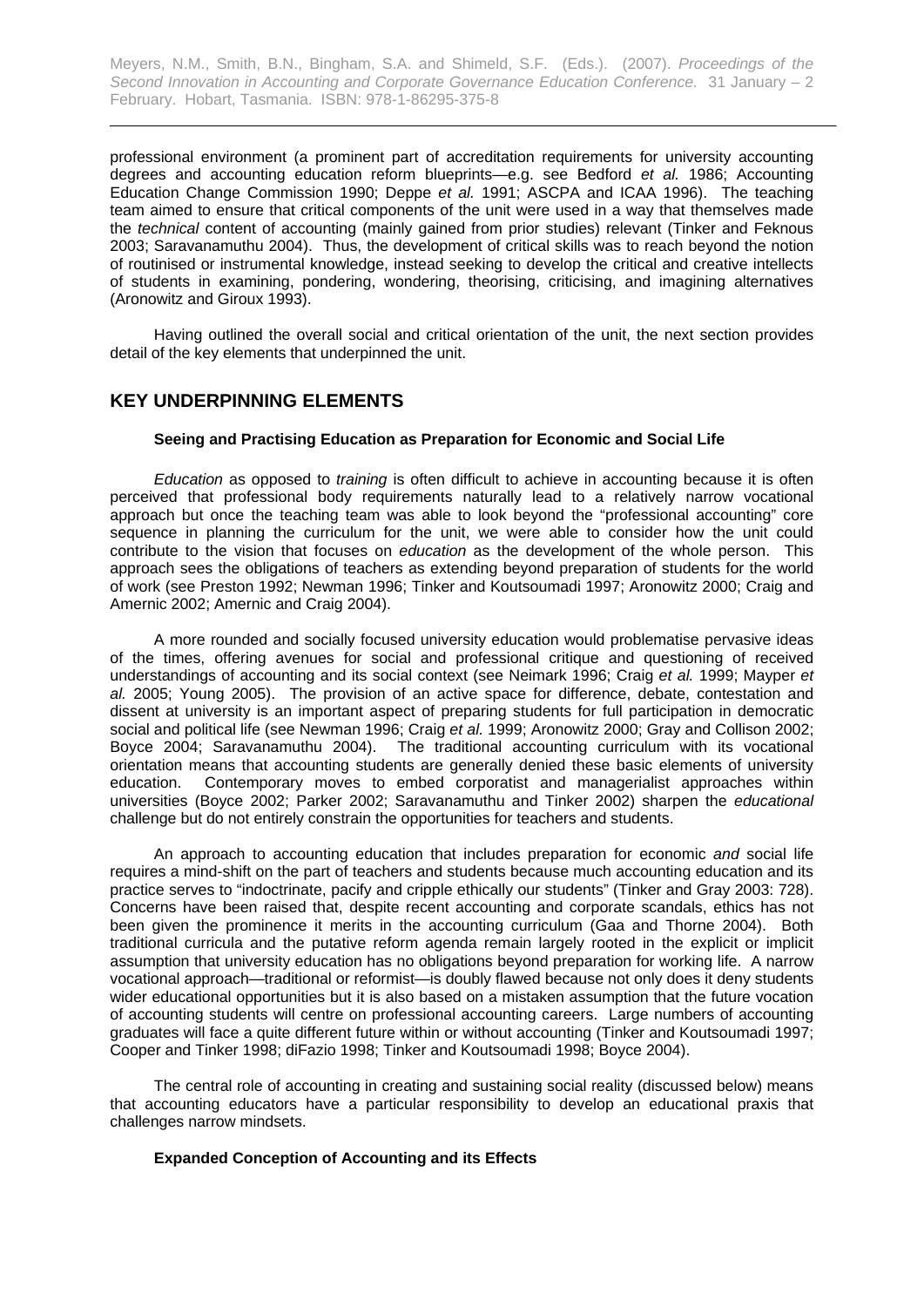To reflect accounting's socio-historical power and its wide influence on the lives of people (including students and teachers), the subject matter of accounting was broadly conceived. Moving away from consideration of accounting as simply an economic or financial phenomenon, consideration centred on accounting as a social, ethical, cultural, and political practice. The teaching team regarded this broad conception as central to the task of university educators:

… a faculty member must critically, logically, analytically and continually explore all aspects of the subject matter including the theoretical base, historical and social context, technical content and societal implications. As a consequence, inequalities, power structures and systemic weaknesses become more difficult to rationalise (Dillard and Tinker 1996: 222).

The critical and logical analysis for this unit of study started with three key premises that provided a thematic flow for the entire unit: (1) that accounting and accountability are broad social processes that include but extend beyond financial factors; (2) that accounting and accountability are socially constructed phenomena; and (3) that accounting is closely implicated in power relations. These premises had a significant impact on the way the unit was developed and taught. Throughout the examination of the interrelationship between accounting and a range of social phenomena, including culture, the environment, and crime, exemplars were used to relate the theoretical and conceptual matters under consideration to real-world phenomena with which it was felt students should have at least a distant familiarity. Students were also regularly provided with opportunities to supplement these with their own knowledge and experience—from within and without accounting.

#### *Broad Conception of Accounting and Accountability*

Accounting education tends to view—and portray—accounting as a process of re-presenting an objective financial and economic reality, generally in numerically-based, dollar-denominated forms in standardised ways. This well-established conventional view takes a conservative approach in delineating accounting in exclusively *financial* or *economic* terms, involving the identification, measurement (or calculation) and communication of economic information (see American Accounting Association 1966). Operating exclusively within "the realm of countable, financial activities [means that e]vents that are not easily rendered into financial quantities tend to be overlooked, or bracketed as "qualitative" issues" (Robson 1991: 551). Compared with other forms of possible accounting, this conservative and conventional approach is "significantly and artificially constrained" (Gray *et al.* 1996: 11) and it serves an ideological function in downplaying social and ecological impacts (Boyce 2000).

Although not seeking to ignore or downplay the importance of financial accountability, broad accountability requires that the defacto dominance of financial and economic factors be challenged. The significance of non-economic, non-financial, and non-quantifiable costs and benefits is such that consideration must extend beyond the narrow language of numbers which is often used in partial and partisan ways:

Numbers do not intrinsically enslave, they do so when numbers which appear "neutral" to one set of debates are taken to be neutral absolutely, their persuasive power is decontextualised (both culturally and historically), their limitations as modes of representing social life are downplayed and their dominance rules out all debates about the political ideals and values which quantification itself expresses ... (Chua 1996: 154).

 Broadly conceived, the duty involved in an accountability relationship extends beyond reckoning in financial terms, encompassing environmental, social, community, political, and personal and ethical accountability. Taking this approach to accounting and accountability allowed the teaching team to extend student horizons beyond the conventional reporting paradigm and beyond financial and economic factors to a range of social and environmental factors that are inherent in organisational and human activity. In general, approaches that involved the measurement or calculation of social, environmental, and other costs and benefits in economic terms (e.g. Pearce *et al.* 1989; Pearce *et al.* 1990; Jacobs 1991; Gray *et al.* 1993; Lewis *et al.* 1995; Schaltegger and Burritt 2000; Bebbington and Gray 2001) were recognised as potentially making a contribution in many areas. However, students were also asked to consider whether these approaches may present a trap of sorts, in that the expansion of accounting calculus may represent the conversion of non-economic values into financial and economic quantities, thereby effectively devaluing them and perhaps distracting attention from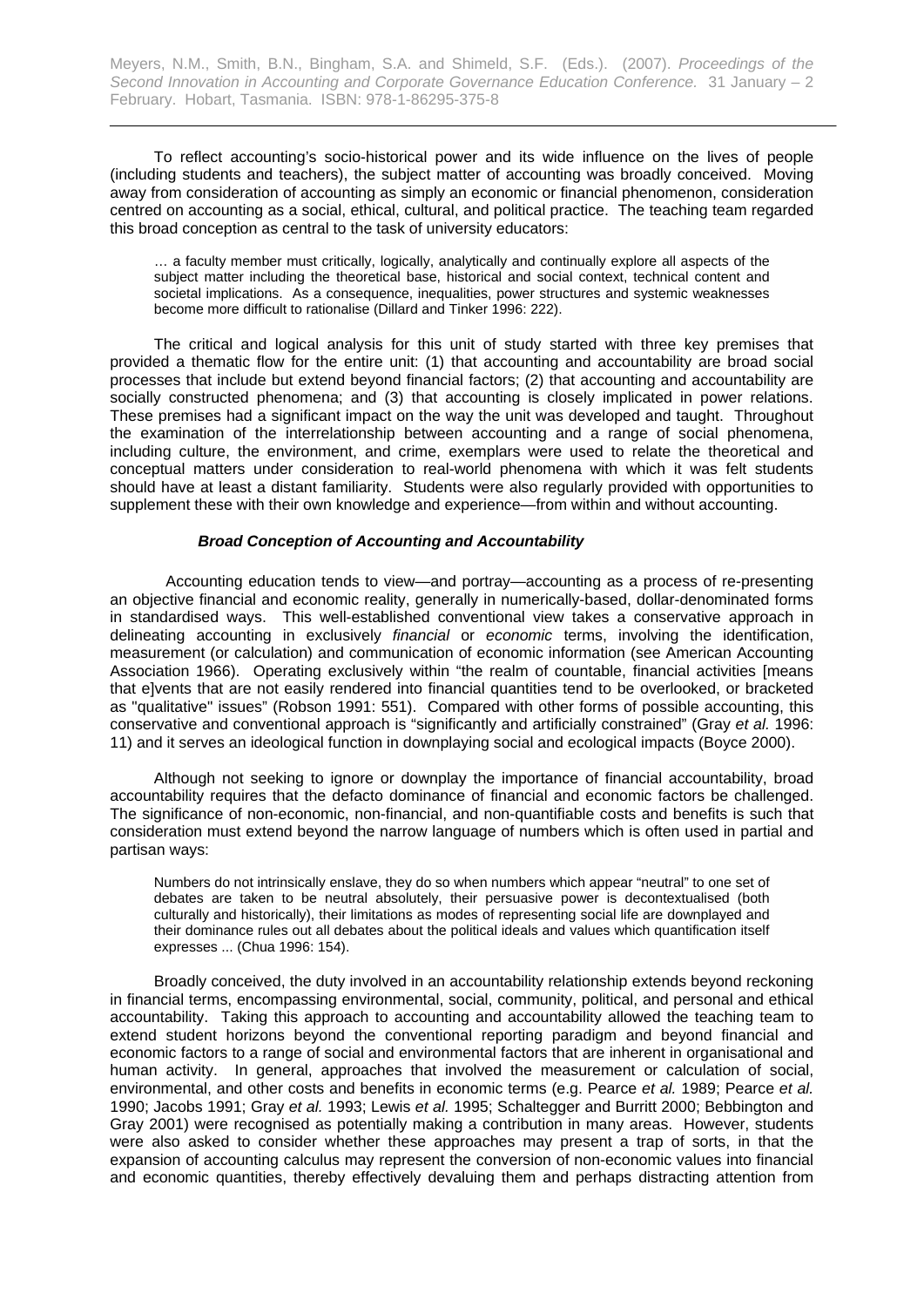alternative forms of social and environmental value and either reinforcing or actively conditioning a narrow form of thinking (Gorz 1988; Boyce 2000).

 Students were also asked to consider how technical processes of social and environmental accounting calculus could be constructed in particular ways to support vested interests (Boyce 2000). This led to critique of the capacity for accounting and associated forms of expertise to shape the conduct of individuals and organisations, not through compulsion but through the power of ostensible truth and rationality, and its promised effectiveness (Miller and Rose 1990; Robson 1991).

Thus, students were introduced to more radical critiques of extant accounting and accountability that extend to a recognition that techniques of notation, computation, calculation, and evaluation, such as are central to accounting, are important elements of the operation of power and rule in society (Miller and Rose 1990). Drawing on a growing body of research evidence that ties both present social and economic injustices and the sustaining of the system that produces these injustices to the practice of accounting (e.g. Hoogvelt and Tinker 1977; Tinker 1985; Neimark and Tinker 1986; Tinker 1991; Arnold and Hammond 1994; Chwastiak 1998; Adams and Harte 2000), the ideological role of accounting in legitimating extant social and political arrangements (see Richardson 1987) is revealed as significant. The teaching team were able to draw students' attention to a growing stream of accounting research literature that explores many ways in which accounting serves to ideologically legitimate extant social powers (e.g. Lehman and Tinker 1987; Murray 1990; Cooper 1995; Lehman 1995; Neimark 1995, 1996; Reiter 1998).

Taking a view of accounting as more than the expression of various forms of financial and economic, dollar-denominated numbers inevitably meant that the socially constructed nature of accounting was central to consideration throughout the unit.

#### *Accounting as Socially Constructed*

Accountants are not technicians who practise a technical craft called 'accounting'. They are a part of a broad social process of reality construction that produces partial and generally one-sided knowledge about economy and society. Despite the socially constructed element that lies behind accounting, accounts are generally taken as 'real' by those who read and are affected by them (Hines 1988; Morgan 1988).

Building on the broad conception of accounting outlined in the previous section, the introduction of accounting as a socially constructed phenomenon meant that the social would be shown to be integral to the construction, use, and understanding of accounting. The social constructionist view that any form of accounting is necessarily a social production that at least partly reflects the context of its construction was outlined early in the unit:

When we describe something, we are, in the normal course of events, reporting how something is seen and reacted to, and thereby meaningfully constructed, within a given community or set of communities. When we narrate something, even in telling our very own story, it is (again in the normal course of events) the voice of our culture—its many voices, in fact—that is heard in what we say (Crotty 1998: 64).

Three key areas were considered in introducing this element of the unit. First, the role of social, cultural, and other human factors in the construction of knowledge (about accounting and other phenomena). Parts of Berger and Luckmann's classic work on the social construction of reality (Berger and Luckmann 1984) were initially used to introduce the general concept of social construction:

It is important to keep in mind that the objectivity of the institutional world, however massive it may appear to the individual, is a humanly produced, constructed objectivity. The process by which the externalized products of human activity attain the character of objectivity is objectivation. The institutional world is objectivated human activity, and so is every single institution. In other words, despite the objectivity that marks the social world in human experience, it does not thereby acquire an ontological status apart from the human activity that produced it. The paradox [is] that man is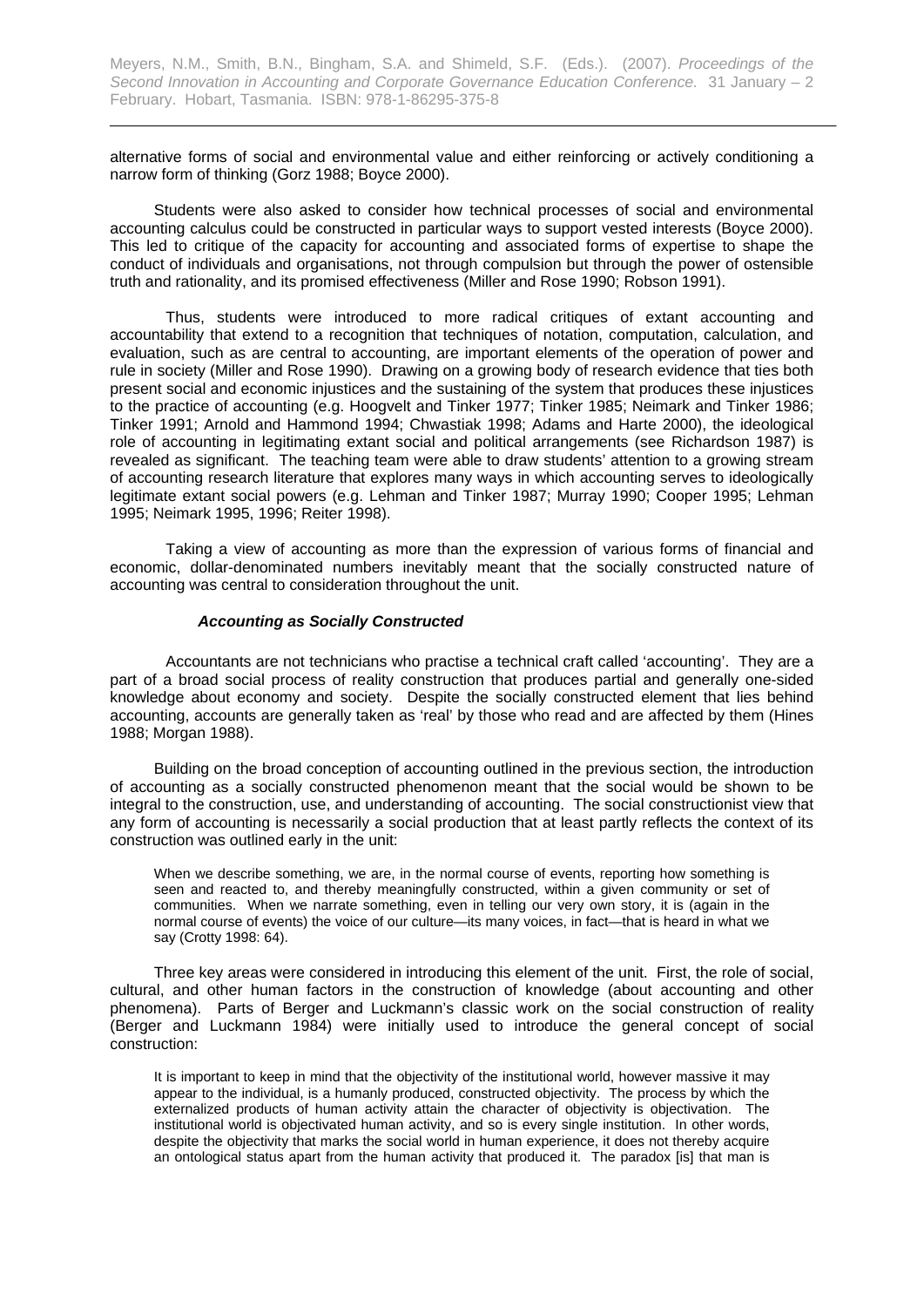capable of producing a world that he then experiences as something other than a human product ... (Berger and Luckmann 1984: 78).

Noting, then, that accounting was and is the way it is because humans have produced it that way led to the second key area of consideration, namely the nature of some of the key assumptions underlying accounting research, and the sociopolitical view of accounting that emerges from a questioning of these assumptions. These included the general privileging of capital and profit over labour and the environment (drawing, for example, on Tinker 1985; Tinker and Gray 2003; Catchpowle *et al.* 2004; Ravenscroft and Williams 2004; Gray 2006). Exposing and exploring these assumptions, including their mutability, allowed students to see that the manner in which accounting is defined, constructed, and practised shapes and creates social realities. Because these social outcomes are taken as objectively and naturally real, they have seemingly intractable social effects.

The third element of accounting as socially constructed was the implications of the almost exclusive focus on numbers in conventional accounting thought and practice. Possible alternatives to numerical representation were considered. Here, Chua's (1996) work on accounting as a monolingual language in a multilingual world allowed students to see how the dominance of the "empirical/calculative tradition" in accounting has resulted in an unnecessarily narrow view of what accounting is and what it could be. This allowed students to begin to understand the implications of the power of numbers and to explore both alternative forms numbers and different types of account (e.g. narratives—McSweeney 2001; Allan *et al.* 2003; Haynes 2006) that could potentially privilege other factors, although the manner in which narratives and discourses could themselves reinforce the social status quo was also considered (Neu and Taylor 1996; Christensen 2004).

Taken together, consideration of these elements of the socially constructed nature of accounting and accountability were designed to contribute to a questioning of taken-for-granted assumptions of accounting, developing an understanding of its social and political significance, and the start of a consideration of alternatives to dominant forms of accounting.

As accounting is used (or misused) in the active construction and transformation of economic, organisational, and social truths it is necessarily equally involved in the construction and transformation of political truths (Hopwood 1992). Thus, building on the broad conception of accounting as a socially constructed phenomenon, we also introduced students to the importance of accounting as a form of social power.

#### *Accounting and Social Power*

The interaction between social and political processes and accounting research and practice, and the "political" role of accounting as it "constructs" a particular reality formed the third of the key premises that provided a thematic flow for the entire unit. A starting point here was the idea that:

The world of the critical theorist is a battleground of hegemonic interests. In this world there are striking disparities in the distribution of power: some people have dominant power; others have far less power; most have no power at all. This is a world torn apart by dynamics of oppression, manipulation and coercion (Crotty 1998: 63).

Thus, as a socially constructed phenomenon, accounting is also seen to be implicated in social, economic and political power. Consideration of the role of accounting in regimes and practices of power is premised on the expanded conception of accounting elucidated earlier. Here, accounting is understood as a social and institutional practice that is both intrinsic to and constitutive of social relations, which emphasises the "fundamental relationship between political and economic forces in society" (Miller 1994: 9). This approach to accounting eschews the image that accounting is "a process that "truthfully" or "fairly" (or even "legally") represent[s] financial and economic reality" (Boyce 2004: 571). Rather, it represents accounting as a partial process that furthers the interests of particular classes or groups within society (Miller 1994: 16–17). Consideration of these factors in the unit was a logical extension of the view of accounting as socially constructed.

Various studies from the accounting literature were used to explore how accounting itself represents an attempt to intervene; to act upon individuals, entities and processes; and to transform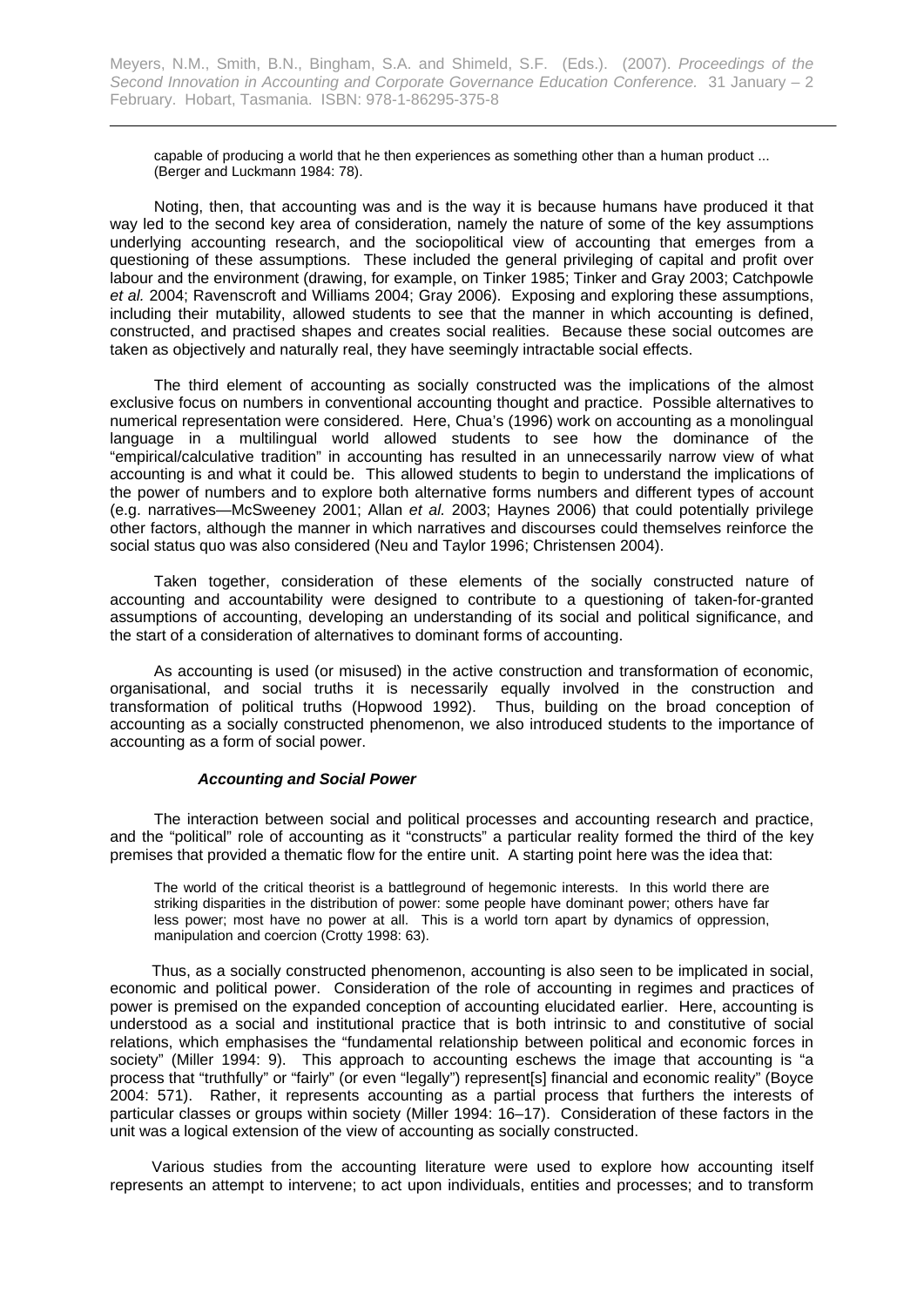them and achieve specific ends. Many studies document the role of accounting in the creation and sustaining of unequal power relations that produce social and economic injustices (Hoogvelt and Tinker 1977; Funnell 1998; Neu 1999; Adams and Harte 2000; Neu 2001; Bush and Maltby 2004).

The intrinsic role of accounting in these relations of domination and exploitation, both in the contexts of organisations and governments formed a significant focus for the content of the unit. Students considered the pervasiveness of its effects on: the type of world we inhabit, our social reality, our understanding of our choices and those of organisations, the way we manage and organise activities, and the way in which we administer our lives and those of others. In other words, accounting calculative devices and mechanisms were considered as means that shape and form the possibilities for action of organisations and individuals.

The approach taken highlighted the distributive and hegemonic activities of accounting in the creation and reinforcement of power relationships and the manufacture of social consent for this situation. Here, we outline several examples through which students considered the power of accounting:

- Capitalism and the division of labour—accountancy can be seen as central to the functioning of capitalism, with capitalism and the state functioning through accountancy in ways not observed in other significant disciplines such as medicine and education (Catchpowle *et al.* 2004: 1056).
- The distribution of resources—accounting practices and discourses play a role in the redistribution of resources to dominant groups, to the disadvantage of those at the periphery (Hoogvelt and Tinker 1977; Richardson 1987; Neu 1999, 2001).
- The conditioning of decision making such that numbers and economic concepts are the only things that are regarded as important. Accounting has a power that is manifested in the promotion and naturalisation of "economically rational, profit-centred, corporatist values"; these values are generally not questioned but assumed to represent the "primary concerns of accounting and accountability" (Boyce 2004: 572). The outcome of this process is the systematic denigration, marginalisation and obscuration of alternative values, blocking from view "the existence of power relationships which create and sustain prices, and hence incomes, wealth and resources allocations" and legitimating the *status quo* (Hines 1989: 63).
- Accounting and its techniques of notation, computation, calculation and evaluation are integral to the operations of government and the operations of power in rule in society (Miller and Rose 1990).

Recognition of the power of accounting would be incomplete without acknowledging the significant role of accountants (and accounting educators) in this process, and students were asked to both reflect and draw on their own experiences in this regard.

Boyce (2004: 572) observes that students are rarely given the opportunity to discover the power of accounting, as outlined above. One of the principal aims for this unit was therefore to begin to redress this omission and to provide students with an academic space within which to challenge the taken-for-granted neutrality of accountancy. The body of research with which students were asked to engage challenges the traditional narrow conception of accounting (and accountants), and explicates the partiality of accounting and numbers. In stripping away the "neutrality" of the numbers, students confront the power of accounting, and its ability to empower those who use it. Students were provided the opportunity to see within accounting a power that instils values, legitimises actions, masks discrimination and injustice and promotes the preferences of particular social orders (Baker and Bettner 1997: 305).

This dimension offers an important challenge for accounting educators, as the subject of power is almost entirely omitted from mainstream accounting:

The impact, range, and power of US corporations are global ... Yet the index of any accounting text can be scanned and one would be hard-pressed to find an entry under 'power.' There is a mindless acceptance of the status quo ... (Ravenscroft and Williams 2004: 8).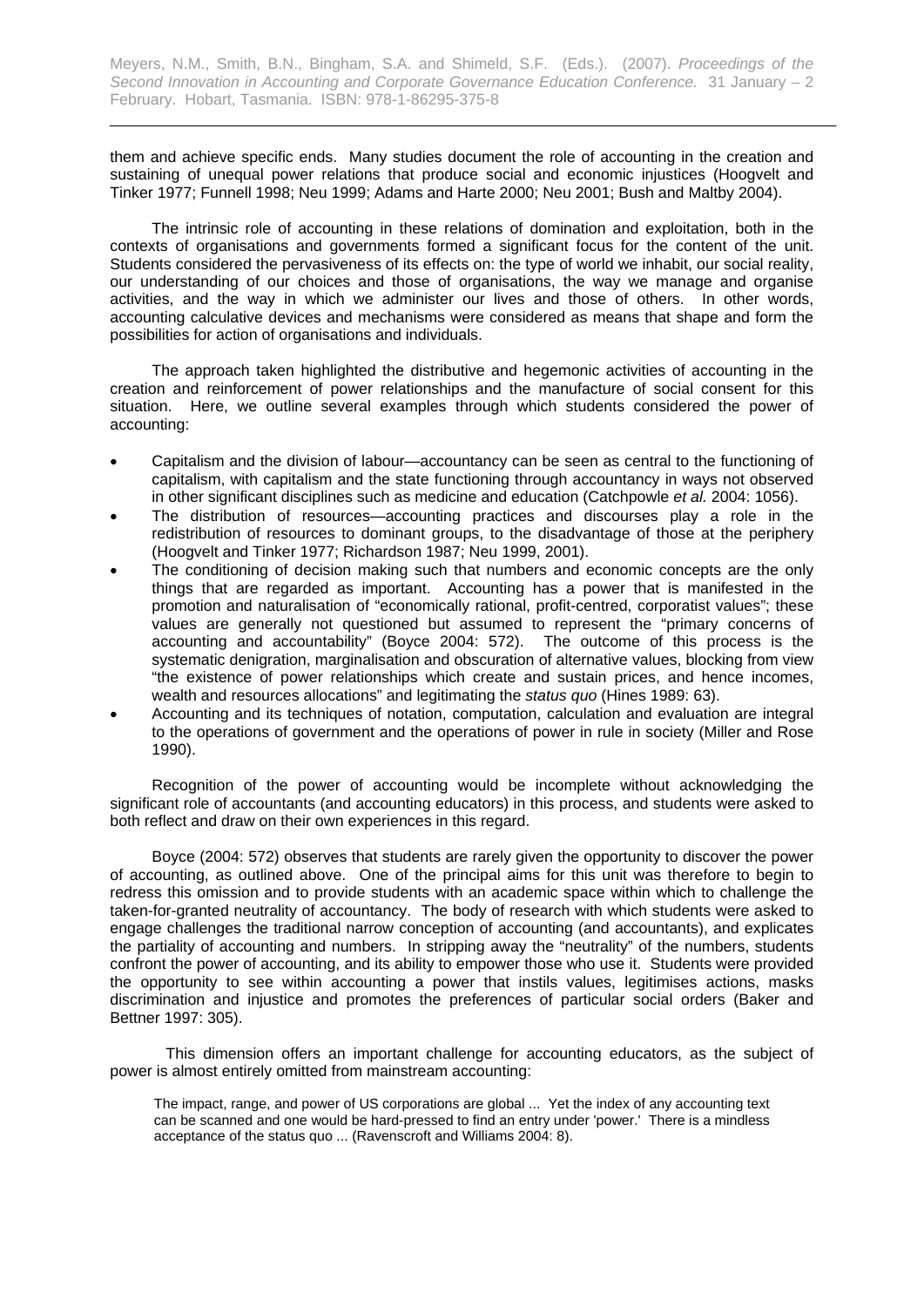The social legitimacy of accounting, together with its flexibility, makes it a social account *par excellence*. That most economic and accounting researchers have for so long unquestioningly accepted the pre-existing coherence and concreteness of the economic world, is testimony to the power of accounting practices (Hines 1989: 66–67).

This situation should perhaps come as no surprise to those who accept the view that "It is not the consciousness of men that determines their being, but, on the contrary, their social being that determines their consciousness" (Marx 1970). Just as accounting plays a role in the construction and maintenance of social institutions, in its traditional forms it shapes the conceptions that educators themselves generally hold and reproduce in their students.

#### **Employment of Research Literature**

Given the social and critical theme of the unit, the teaching staff could not utilise a single textbook that served the aims of the unit. This meant that the research literature in accounting and related areas was employed to provide the main unit content. Two or three research articles were selected for each week and students were required to utilise additional journal articles for their major assignments. This approach required considerable effort on the part of the teaching team because it was a difficult task to select appropriate readings for each week. The difficulty related to the quantity of available material, the standard of readings, and their appropriateness for the unit. We had to address three key factors in selecting appropriate articles: (1) the substantive content of the article, which needed to suit the unit aims and the specific topic in question; (2) the "background knowledge" required of any reader, given that the students had almost no prior exposure to the research literature in accounting; and (3) the "pitch" of the article, which had to be readable by a diverse student group with no prior understanding of sociological and related concepts. Despite the difficulty experienced in selecting articles, the approach had key benefits.

Firstly, we avoided the problem of excessive reliance on the sort of singular view that is often presented in textbooks. The tendency in accounting education towards "disciplinary insularity" (Patten and Williams 1990) is partly a result of an excessive reliance on prescribed textbooks and prescriptive lectures (Brown and Guilding 1993b). The reliance on textbooks is enabled by the vocational contentorientation of accounting education (Boyce *et al.* 2001) that centres on standard and standardised practices. An unfortunate side-effect is a narrow range of teaching methods that reflect traditional teacher-centred didactic modes of "instruction" based on formalised knowledge (Brown and Guilding 1993b). Few opportunities are thereby provided for student discussion, active learning, or liberal and socially critical modes of education (Preston 1992).

The problem of an unduly narrow approach to accounting education is exacerbated by the content of commonly-used textbooks themselves. Ferguson et al. (2005) found that the interests of shareholders and management dominated accounting texts, reinforcing earlier research that suggested the heavy influence of neoclassical economic theory in accounting education results in the inculcation of students with the partial and partisan notion of shareholder primacy over other stakeholder groups whose interests are marginalised and delegitimised. These deficiencies in accounting education and the resultant neglect of other theoretical perspectives is argued to inhibit the ethical development and critical awareness of accounting students (Gray *et al.* 1994) who develop a view that ethics and accounting are separate and separable (McPhail 1999). The heavy reliance on prescribed textbooks is associated with a narrow conception of appropriate accounting knowledge on the part of educators and a diminished role for critical analysis of extant theory and practice (Brown and Guilding 1993a). Taken together, these factors contribute to the ideological and hegemonic roles of accounting in reinforcing the social status quo (Ferguson *et al.* 2005).

Ferguson *et al*. (2005: 42) conclude that "accounting academics must resist the single perspective presented in textbooks … and provide alternative perspectives" in order to develop critical thinkers and active independent learners. As well as providing a number of different perspectives, the adoption of a range of classic and contemporary research articles gave students a feel for accounting research and its many different aspects. Competing and complementary perspectives were set alongside each other, requiring students to struggle with their reading as they sought to understand key messages. A focus of many tutorial classes was to critically discuss articles to ensure that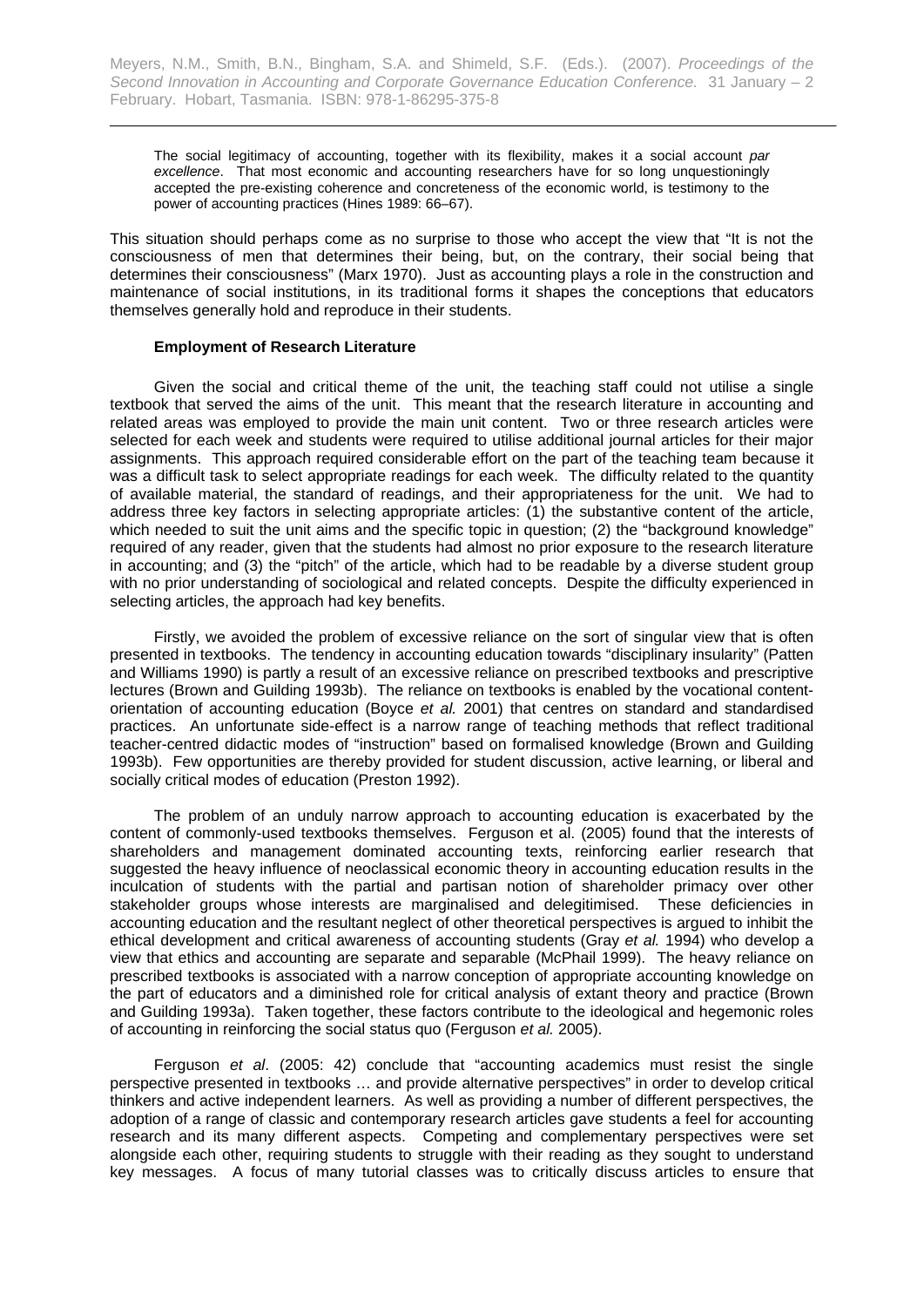students had understood key messages, and to then extend and expand on this base by considering directed questions. The presentation of different perspectives within the unit readings meant that students came to appreciate the diversity in the field and to start to build their own perspectives and to integrate their own experiences into their knowledge base about accounting. For many students, this was a new experience, as their prior accounting studies had been substantially technicist and uncritical and largely divorced from their own personal knowledges.

The blend of theoretical and practical knowledge that typified the approach was essential, given the view of knowledge as socially, historically, and contextually grounded:

… learning does not go from observation to theory but always involves both elements. Experience arises together with theoretical assumptions not before them, and an experience without theory is just as incomprehensible as is (allegedly) a theory without experience ... (Feyerabend 1988: 155).

In summary, the use of research literature satisfied the teaching team's objectives for unit content and for three interrelated aims: (1) building awareness of accounting and related research; (2) developing skills in critically reading research; and (3) actively engaging with research in terms of its relationship to one's prior knowledge and lived experience (in both reinforcing and challenging that knowledge and experience.

## **TEAM TEACHING**

As noted earlier in the paper, four staff members were assigned to teach the first offering of the Social and Critical Perspectives on Accounting unit. The backgrounds of the team members represented a synergistic mix of research and teaching interests and expertise covering areas including environmental and social, critical, educational, indigenous, and criminological perspectives on accounting. The notion of a single "expert" teacher was eschewed from the beginning (c.f. Coulson and Thomson 2006). Both the context of this educational endeavour and the key underpinning elements as described in the previous two sections meant that the teaching team took an early decision to seek Departmental support for a classroom team teaching approach so that each class could be facilitated by two teaching team members. This was approved and a teaching roster was developed that provided for one staff member with particular experience or expertise in each topic areas included in the syllabus to be accompanied by a second staff member who may or may not have had particular expertise in the area. Classes were organised into a single one-hour "lecture" each Thursday afternoon and a two-hour follow-up tutorial on the following Tuesday. The traditional lecture/tutorial organisation was effected in name only, as each of the classes was organised along the lines of interactive seminars. Where particular materials were to be presented (e.g. summaries of papers or explanations of concepts and other material not included in assigned readings), the lecture time was used for this. These materials were still presented in a format that allowed both lecturers (for that class) to offer input in the form of differing perspectives, examples, and other material. Students were encouraged to actively participate even in this lecture mode, by asking questions or offer explanations of their own understandings. The separate time allocation to tutorials was helpful, so that students were seen by the teaching staff twice each week, and tutorials often followed up on discussion from the lecture timeslot.

A large body of literature on team-teaching demonstrates the general benefits of team-teaching to the enhancement of learning through the generation of student interest and exposure to a range of 'experts' (Yanamandram and Noble 2006: 49). Team teaching may be approached in a number of ways but genuine team teaching involves more than the coordination of classes, topics, and teaching activities (McDaniel and Colarulli 1997). Team teaching that is characterised by greater faculty collaboration, more involvement with colleagues, enhanced curricular coherence, and the sharing of ideas and strategies necessarily also involves a reduction in autonomy for the individual academic (McDaniel and Colarulli 1997) but it also builds a collective autonomy that is equally characterised by stronger and more well-informed teaching and learning engagements. In part this is because team teaching provides opportunities for teachers themselves to learn and teach outside their own areas of specialist expertise.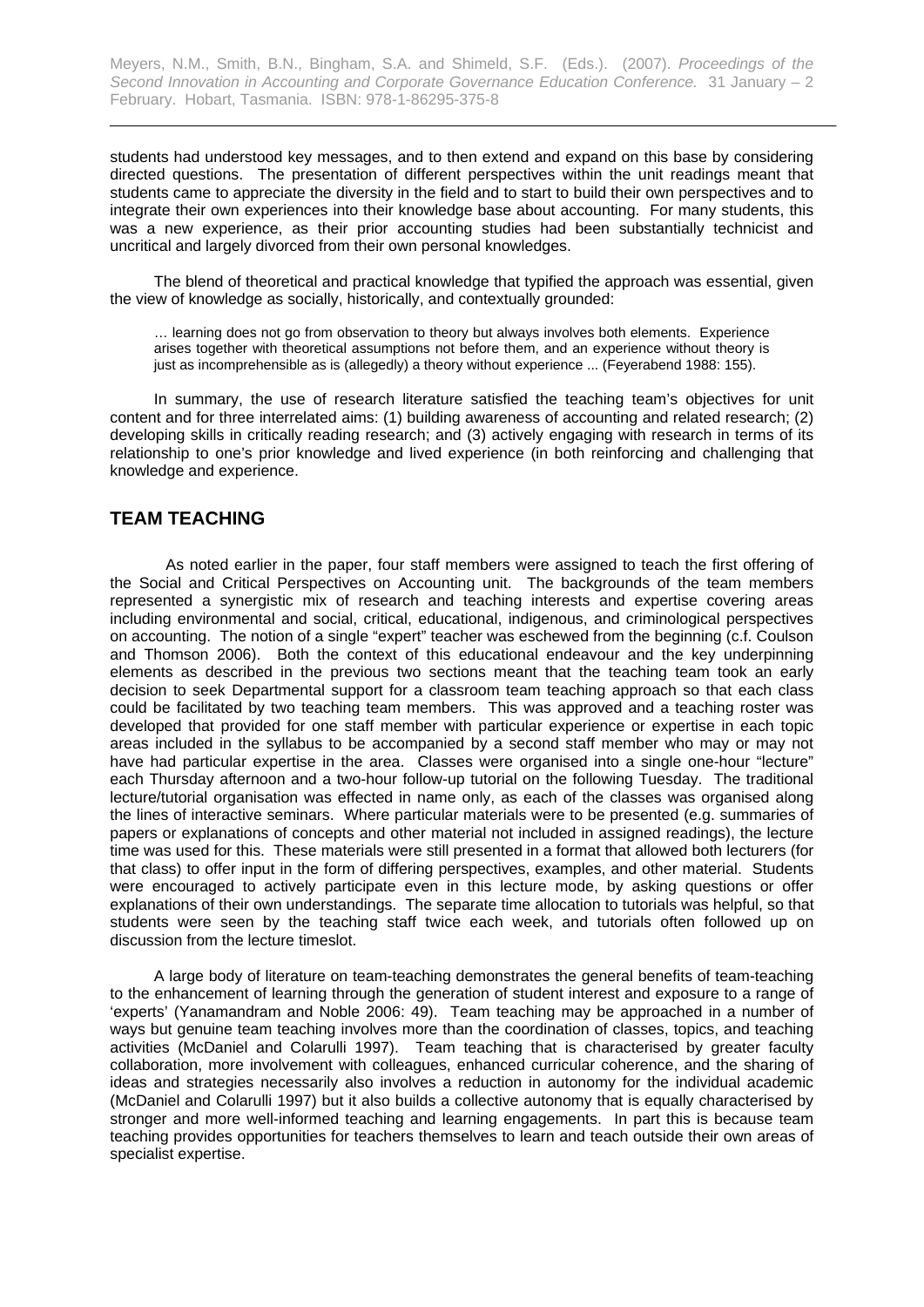#### **The Experience of Team Teaching: Students<sup>6</sup>**

It was largely the potential to engage in a teaching and learning assignment that was both meaningful for staff (see below) and students beyond the routinised approach of traditional vocational accounting education that motivated the team teaching strategy that required the devotion of more resources in terms of staff time and effort from both the Department and the individuals concerned.

There are several potential benefits of the team teaching approach for students (Letterman and Dugan 2004; Yanamandram and Noble 2006), including: improved teacher–student relationships; the opportunity to receive knowledge from several "experts" and to be exposed to different perspectives on issues; the satisfaction of several learning styles because of the variety of teaching styles of staff teaching in the unit; the development of critical-thinking skills, eventuating from the exposure of students to multiple perspectives and the relationship of these to a larger conceptual framework; more challenging and interesting classes; and improved learning skills through the modelling of collaborative team work to students in a manner that exposes students to how they might conduct their own team efforts.

The literature suggests that for some students the requisite variety of team teaching may present a disadvantage if students experience frustration and confusion as a result of the presentation of multiple perspectives. This may be partly because students are unable to adopt a standard "please the teacher" strategy (Harrigan and Vincenti 2004) when there are several teachers involved in the same teaching engagement and in each class. We made particular efforts to obviate student frustration through the careful rostering and rotating of staff so that ideas and topics were integrated as each topic was connected. In many instances a second staff member was able to draw on an earlier topic (primarily presented by him/her) and relate it to the current topic (see Letterman and Dugan 2004).

#### **The Experience of Team Teaching: Staff**

According to Yanamandram and Noble (2006) team teaching offers several potential benefits for staff engaged in the team and for students and here we report the extent to which our experience suggests these benefits were achieved in practice in this teaching and learning engagement. First collaboration between teaching team-members reduces the possibility that teachers will engage in a "banking" model of education (c.f. Johnson 1995; Freire 1996; Thomson and Bebbington 2005). The banking model is to some degree a reflection of the "tunnel vision" that is in part characteristic of specialisation in a particular area (see Letterman and Dugan 2004). The banking model is characterised by the:

… act of depositing, in which the students are the depositories and the teacher is the depositor. Instead of communicating, the teacher issues communiqués and makes deposits which the students patiently receive, memorize, and repeat (Freire 1996: 53).

In our experience, the employment of accounting and related research literature meant that unit content was not structured as a series of "bite-sized chunks" that could easily be digested and regurgitated by students. Our students struggled with the literature and this struggle represented both their own personal difficulties in grappling with the material and what we now regard as shortcomings in their prior accounting education, which may have well been presented to students or received by them along the lines of the banking model. The team teaching approach we adopted meant that the two staff members present in each class could "bounce" ideas off each other as well as the students. Frequent use of (polite) interjections from the second teacher to ask questions, raise issues, provide elaborations, or contribute a different perspective, meant that the material being presented did not come across as unquestionable and presented a 'live' and dynamic model of inquiry and questioning to students (see Letterman and Dugan 2004). By the end of the unit, students tended to more freely participate in questioning, discussion and debate (although admittedly only to a limited degree). When students were organised into small groups for discussion, there were always two staff members to assist and guide such discussions if needed. By the end of the semester, we were pleasantly surprised and pleased by the amount of discussion that occurred in small groups, even if, largely for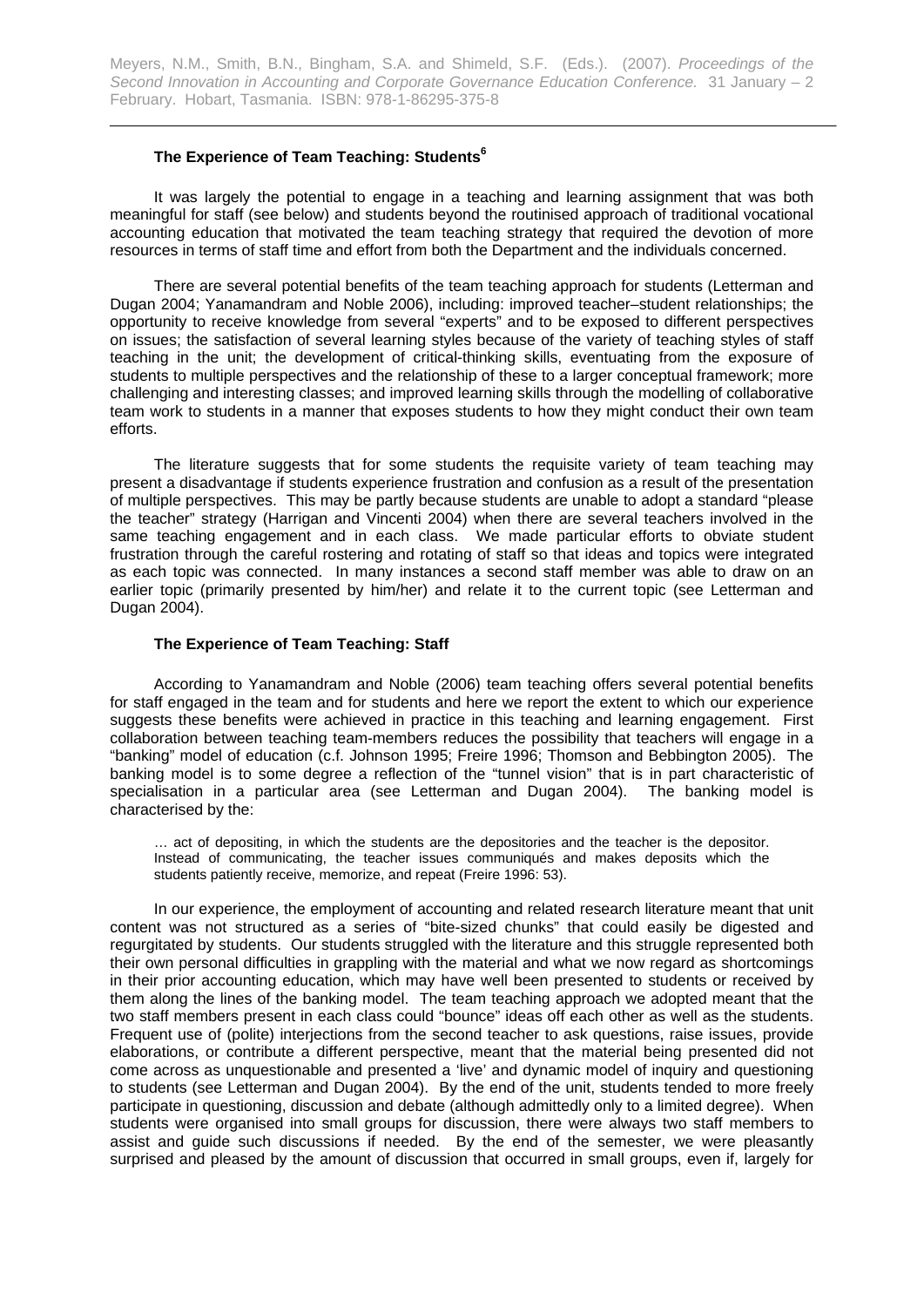cultural reasons, it remained somewhat difficult to conduct interactive discussions at the level of the entire class.

In this particular case of team teaching, the social and critical theme of the unit ideally lent itself to a team teaching approach that certainly challenged the banking model. The classroom challenge for the teachers was to help students engage with the material in such a way that it carried meaning for them. We neither wished to, nor could we, present the material as a series of unconnected and generally meaningless "dot points". This struggle with the literature continued for the duration of the unit. By avoiding any tendencies towards banking education, the team teaching approach was more rewarding for both staff and students.

The second potential benefit for teachers according to Yanamandram and Noble is that the collaborative model avoids the normally isolated experience of teaching and facilitates a deepening of relationships between team members. This point as expressed is fairly self-explanatory, and we can report that it accords with our experience. We should note, however, that this achievement drew in two key elements. First, each team member was committed to the unit as an important endeavour in their teaching activities. This was as much grounded in the potential importance of the unit for students, as outlined earlier in this paper, and the interest and commitment of the team members to the unit content. This was both because it related to their active research areas and to their wider academic and educational commitments. The second key element was the preparedness of all team members to meet regularly during the semester and to discuss approaches to teaching. All staff worked collaboratively in the development of syllabus materials, and each team member was prepared to subject their work to the critique of others and to offer constructive suggestions. The pooling of knowledge and resources (Letterman and Dugan 2004) and the feeling that each team member is willing to contribute to others is important in achieving this benefit.

In this engagement, the third potential benefit outlined by Yanamandram and Noble flowed from the second in that the team approach spread the work, and provided natural breathing spaces within the teaching period, assisting all team members to maintain their enthusiasm and energy and to undertake other academic tasks as required. Teaching a new unit incorporating a range of social and critical perspectives on accounting is a daunting challenge for an individual lecturer but the experience of team member "collaboration in designing a curriculum to improve students' intellectual capabilities and cultural sensitivity" (Harrigan and Vincenti 2004) was particularly rewarding.

In adopting the team teaching approach, our key aim was to facilitate student learning, especially the development of critical-thinking skills and "consciousness-raising" about the broad dimensions of accounting outlined earlier in this paper. The team approach was also likely to mitigate the potential for unproductive resistance that often arises in critical educational contexts (Freire 1996; Boyce 2004: 578–579), and our experience suggests that this aim was achieved.

## **REFLECTIONS, CONCLUSIONS, AND IMPLICATIONS**

For many years—indeed since accounting first emerged in university education programs (Parker 2001)—there have been prominent calls for reform in accounting education, but in practice the expanding array of technical and regulatory requirements continue to dominate, generally in line with the dominant North American research agenda (Humphrey 2005). The growing corporatisation of universities and contemporary emphases in research-led teaching may further magnify the effect in practice, notwithstanding the rhetoric of educational reform, development of broad skills, and infusion of ethics into accounting education. Indeed, these contemporary calls sound an echo from earlier eras that emphasised the need for a broad liberal and analytical education (Nelson 1995; Parker 2001). Therefore, the contemporary reform agenda for accounting education is not new—it reflects earlier patterns that see calls for reform periodically emerge and re-emerge in response to crises. In this sense, the reform calls in accounting education reflects the situation in accounting regulation (Fogarty *et al.* 1991; Lee 1995; Boyce forthcoming).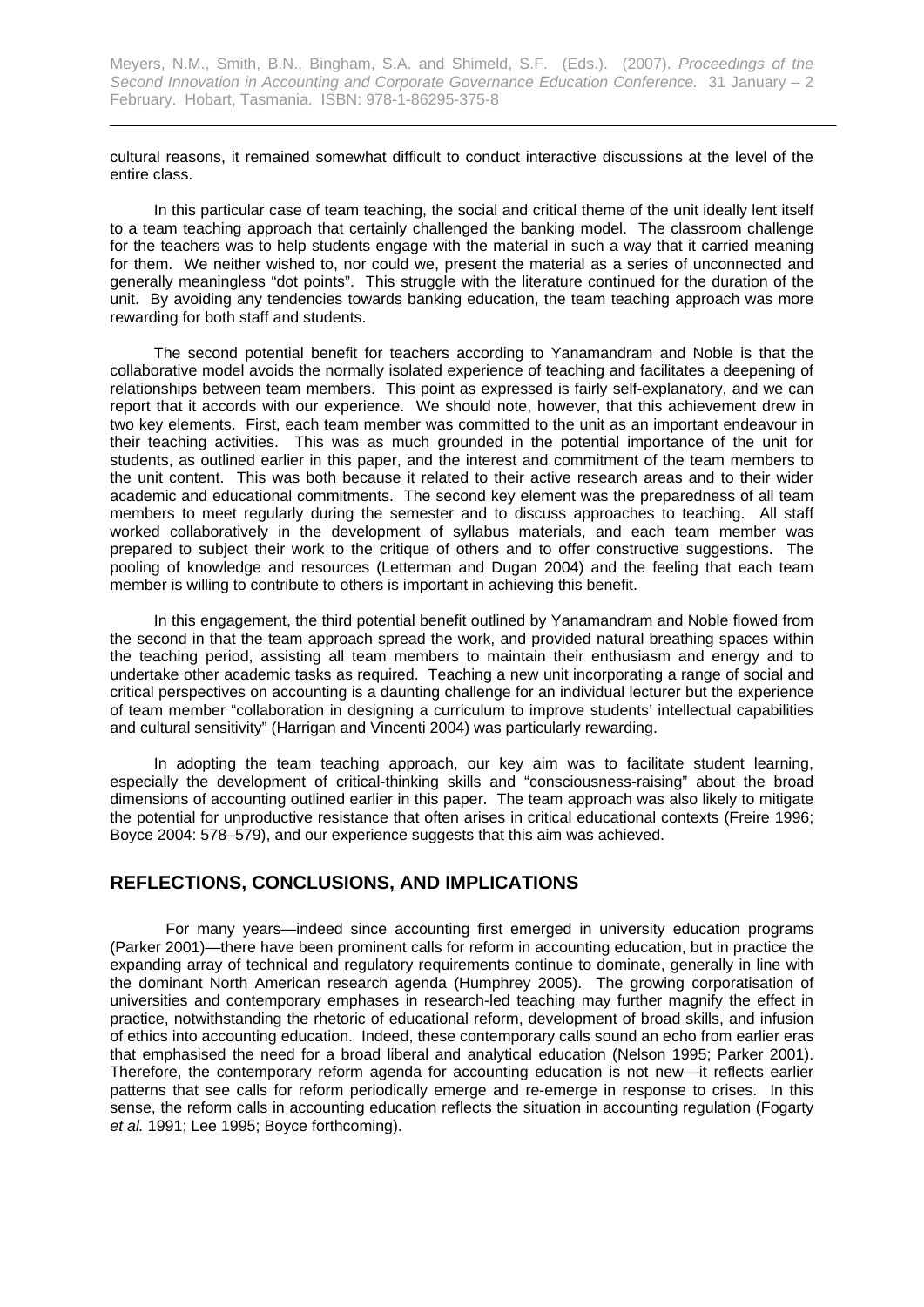Academic passivity and resignation in the face of seemingly powerful forces may be partly to blame for the current state of affairs (see Parker 2001: 443; but c.f. Tinker and Feknous 2001, for example). A particular difficulty arises because of the fact that:

... academics on the whole seem exceptionally reluctant to first, extend their scholarship out from the managerialist to the point where the much less comfortable areas of real conflict lie, and second, actively engage their paymasters, the recruiters of their students and, indeed, those who assess their teaching – the students ... (Tinker and Gray 2003: 750).

Having completed the first offering of a new unit that took accounting education in a different direction for both the teaching team and the student group, the team were unanimous that the experience was a rewarding and worthwhile one, albeit challenging and demanding. Although there are, of course, many things that may be done differently in the next offering of the unit, we were substantially happy with the way the unit worked, and received a high level of positive feedback from students.<sup>7</sup>

On reflection, we feel that the success was grounded in several key factors. Firstly, the nature and content of the unit itself was central. For both students and staff members, this unit represented the first major excursion into the realm "accounting studies" in the teaching program, drawing on sociological and related concepts and seeking to integrate the study of accounting and society. The social and critical orientation of the unit was important, allowing students (and staff) to both critique accounting and learn about and imagine alternative possibilities for accounting:

The definition of being analytical and critical is too often reduced to describing the negative aspects of reality and the limits of social thought and political practice, rather than trying constructively to draw on what is potentially positive and useful. At the same time, social analysts have the right to 'de-construct' earlier traditions of ideas as they seek answers to today's questions without endorsing them in their entirety or reducing their importance to their contemporary relevance (Sassoon 2000: 1–2).

A second key success factor was the fact that the teaching team operated in a highly collegial manner, devoting considerable time and resources both to individual preparation and discussing and debating issues of content, teaching strategy, and assessment modes and standards. A key challenge for the (formal) lecturer in charge of the unit was to ensure that the team members were rostered in such a way as to best utilise their strengths whilst complementing other team members. Each member took at least one class with each other member of the team. The cooperation of the team (which did not amount to "groupthink" in any sense) was important to the success of the unit and one of the most rewarding aspects of the experience for staff. This stands in contrast to the isolated and pressurised experience that teaching has become for many (Churchman 2002; Parker 2002). The fact that no staff member was left to fend for him or herself fostered a significant level of harmony within the team.

In preparing for and engaging with the student learning process, each team member learnt much. Apart from interactive classroom engagements themselves (including interaction between teaching staff), areas that prompted this learning included the selection of readings, location of available audio-visual support materials, the design of topic notes, devising questions, relating each topic to others in the syllabus. Interestingly, most of the topics included could stand alone, with considerable material and issues within each, but the challenge to bring them together and relate them to each other was a demanding task that required significant thought processes and coordination.

An additional related factor integral to the unit's success was the fact that the team members were enthused by the opportunity to experiment with an approach to teaching and a unit content that was different to anything they had done before. The resultant learning environment that this generated for the students was very positive and supportive. The prior teaching experiences of all team members was often characterised by very large cohorts of students (see endnote 4) with little variation in the method of delivery or course content required from teaching term to term.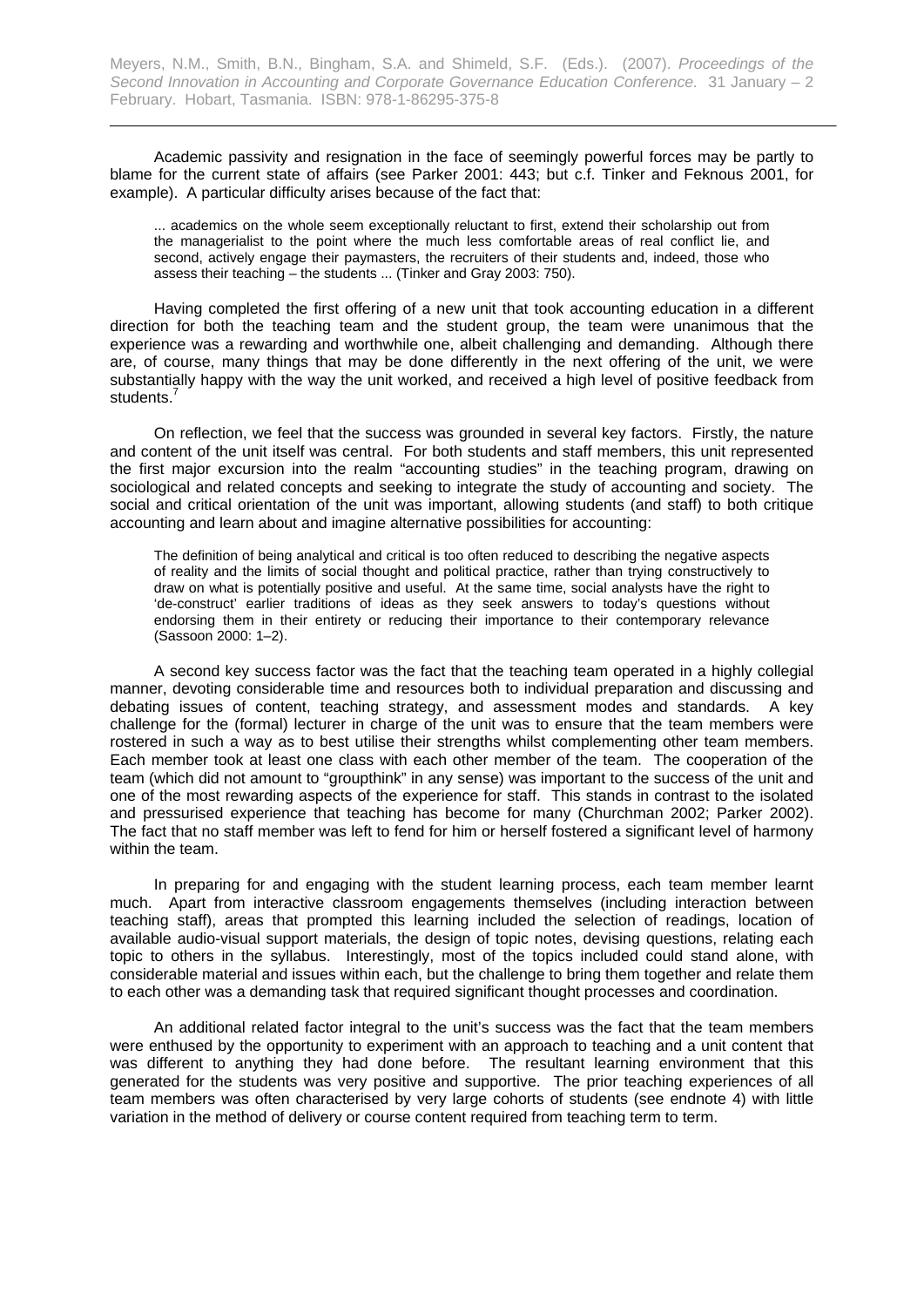The broad conception of accounting adopted and the critique of accounting and its effects enabled the unit team to encourage students to draw on their own lived experiences. This factor was a key element in making the unit relevant to the students:

Wherever and however accounting students work in their post-graduation lives, the practice of accounting will be used in ways that have direct effects on them, their local communities, and communities of interest across the globe. Accounting students/graduates are as likely to have accounting done *to* them as *by* them. The narrowness of conventional accounting education, which prepares students only for an assumed future career in the practice of the discipline, focusing on a managerial, corporate perspective, and privileging the *preparers* and *immediate users* of accounting reports hardly seems relevant in these circumstances. The perspective of accounting from a broad *user* perspective, or, even, that of accounting's *victims*, including those *not* involved in ownership or management, is more directly relevant (Boyce 2004: 580–581).

Accounting educational change must encompass the content and practice of classroom activity, but it also requires change to the self-consciousness of all actors involved. While it is recognised that isolated educational efforts are necessarily limited in their ability to affect fundamental change in these dimensions, this paper sets out to show how the development of social, critical, environmental and ethical perspectives in accounting education provides an area where academics can individually and collectively make a contribution and have an impact. As Mayper *et al,* (2005: 53) observe, "[w]e know that accounting impacts our everyday life, and our duty is to have our students deliberate about the impact of accounting on society".

## **REFERENCES**

ACCA (2005). Global Insight into Responsible Business: ACCA's World-Class Research Programme. London, Association of Chartered Certified Accountants.

Accounting Education Change Commission (1990). "Objectives of Education for Accountants: Position Statement Number One." Issues in Accounting Education 5(2): 307–312.

Adams C and G Harte (2000). "Making discrimination visible: The potential for social accounting." Accounting Forum 24(1): 56–79.

Albrecht W S and R J Sack (2000). Accounting Education: Charting the Course through a Perilous Future. Accounting Education Series. Sarasota, American Accounting Association.

Allan N, B Frame, and I Turney (2003). "Trust and narrative: Experiences of sustainability." The Corporate Citizen 3(2): 2–6.

American Accounting Association (1966). A Statement of Basic Accounting Theory. Sarasota, Florida, American Accounting Association

Amernic J and R Craig (2004). "Reform of accounting education in the post-Enron era: Moving accounting 'out of the shadows'." Abacus 40(3): 342–378.

Andersen G (2006). "Carving out time and space in the managerial university." Journal of Organizational Change Management 19(5): 578–592.

Arnold P and T Hammond (1994). "The role of accounting in ideological conflict: Lessons from the South African divestment movement." Accounting, Organizations and Society 19(2): 111–126.

Aronowitz S (2000). The Knowledge Factory: Dismantling the Corporate University and Creating True Higher Learning. Boston, Beacon Press.

Aronowitz S and H A Giroux (1993). Education Still Under Siege. Westport, Connecticut, Bergin & Garvey.

ASCPA and ICAA (1996). Guidelines for joint administration of accreditation of tertiary courses by the professional accounting bodies. Melbourne and Sydney, Institute of Chartered Accountants in Australia and Australian Society of Certified Practising Accountants.

Baird K M and V Narayanan (2005). "An analysis of students' perceptions of a workshop (cooperative learning) based approach to tutorials." Australian Journal of Accounting Education 1(1): 73–87.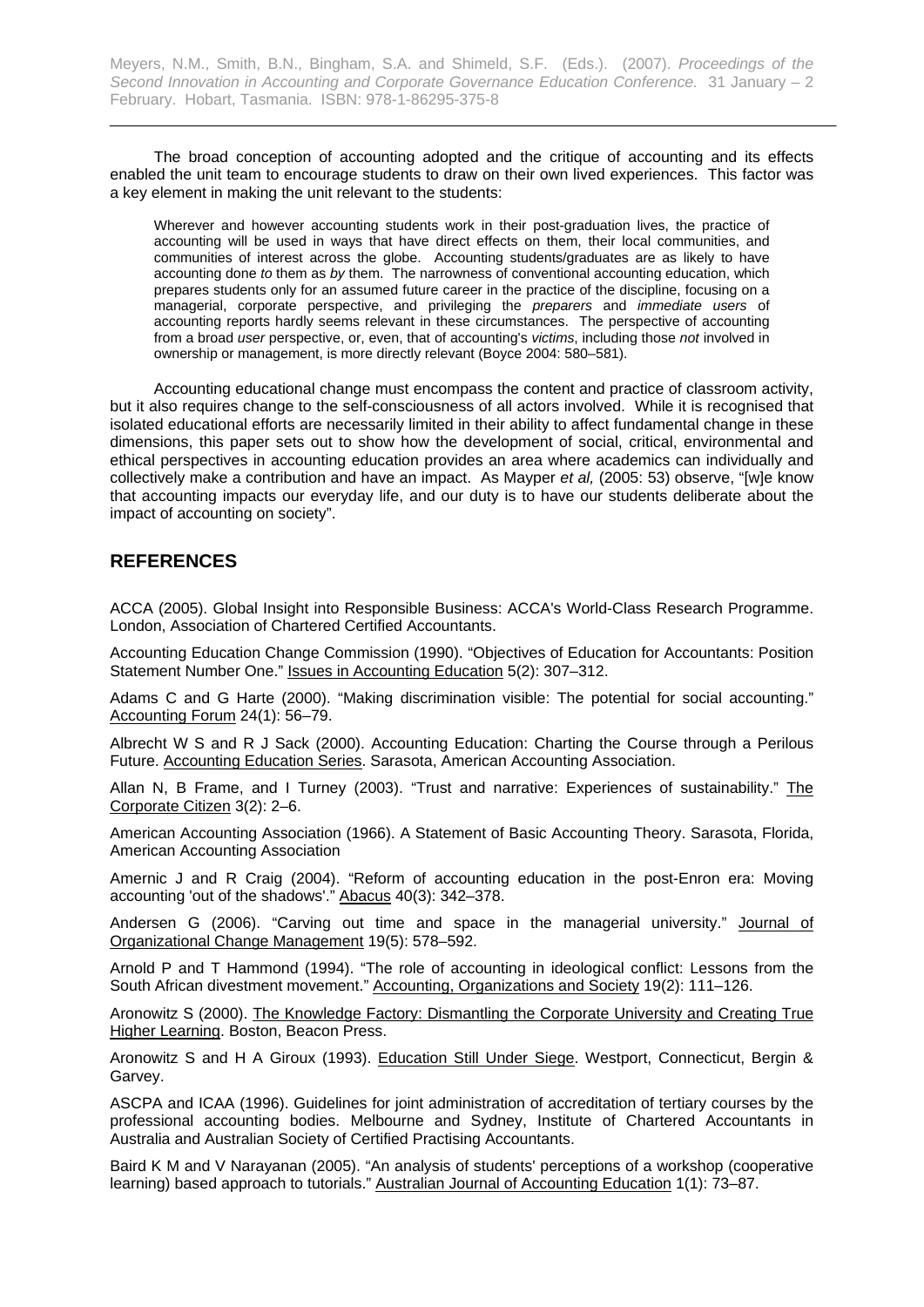Baker C R and M S Bettner (1997). "Interpretive and critical research in accounting: A commentary on its absence from mainstream accounting research." Critical Perspectives on Accounting 8(4): 293-310.

Baldwin B A and R W Ingram (1991). "Rethinking the objectives and content of elementary accounting." Journal of Accounting Education 9(1): 1–14.

Bebbington J (1995). "Teaching social and environmental accounting: A review essay." Accounting Forum 19(2/3): 263–264.

Bebbington J (1997). "Engagement, education and sustainability: A review essay on environmental accounting." Accounting, Auditing and Accountability Journal 10(3): 365–381.

Bebbington J and R Gray (2001). "An account of sustainability: Failure, success and a reconceptualization." Critical Perspectives on Accounting 12(5): 557–587.

Bedford N, E E Batholemew, C A Bowsher, A L Brown, S Davidson, C T Horngren, H C Knortz, M M Piser, W G Shenkir, J K Simmons, E L Summers, and J T Wheeler (1986). "Future accounting education: Preparing for the profession (The special report of the American Accounting Association Committee on the Future Structure, Content, and Scope of Accounting Education)." Issues in Accounting Education 1(1): 168–195.

Berger P and T Luckmann (1984). The Social Construction of Reality: A Treatise in the Sociology of Knowledge. Harmondsworth, Pelican.

Bonk C J and G S Smith (1998). "Alternative instructional strategies for creative and critical thinking in the accounting curriculum." Journal of Accounting Education 16(2): 261–293.

Boyce G (1999). "Computer-assisted teaching and learning in accounting: Pedagogy or product?" Journal of Accounting Education 17(2/3): 191–220.

Boyce G (2000). "Public discourse and decision-making: Exploring possibilities for financial, social, and environmental accounting." Accounting, Auditing and Accountability Journal 13(1): 27–64.

Boyce G (2002). "Now and then: Revolutions in higher learning." Critical Perspectives on Accounting 12(5/6): 575–601.

Boyce G (2004). "Critical accounting education: Teaching and learning outside the circle." Critical Perspectives on Accounting 15(4–5): 565–586.

Boyce G (forthcoming). "The social relevance of ethics education in a global(ising) era: From individual dilemmas to system crises." Critical Perspectives on Accounting.

Boyce G, S Williams, A Kelly, and H Yee (2001). "Fostering deep and elaborative learning and generic (soft) skill development: The strategic use of case studies in accounting education." Accounting Education 10(1): 37–60.

Brown R B and C Guilding (1993a). "Knowledge and the academic accountant: An empirical study." Journal of Accounting Education 11(1): 1–13.

Brown R B and C Guilding (1993b). "A survey of teaching methods employed in university business school accounting courses." Accounting Education 2(3): 211–218.

Bush B and J Maltby (2004). "Taxation in West Africa: Transforming the colonial subject into the "governable person"." Critical Perspectives on Accounting 15(1): 5–34.

Catchpowle L, C Cooper, and A Wright (2004). "Capitalism, states and ac-counting." Critical Perspectives on Accounting 15(8): 1037–1058.

Christensen M (2004). "Accounting by words not numbers: The handmaiden of power in the academy." Critical Perspectives on Accounting 15(4–5): 485–512.

Chua W F (1996). "Teaching and learning only the language of numbers—Monolingualism in a multilingual world." Critical Perspectives on Accounting 7(2): 129–156.

Chua W F (1998). "Historical allegories: Let us have diversity." Critical Perspectives on Accounting 9(6): 617–628.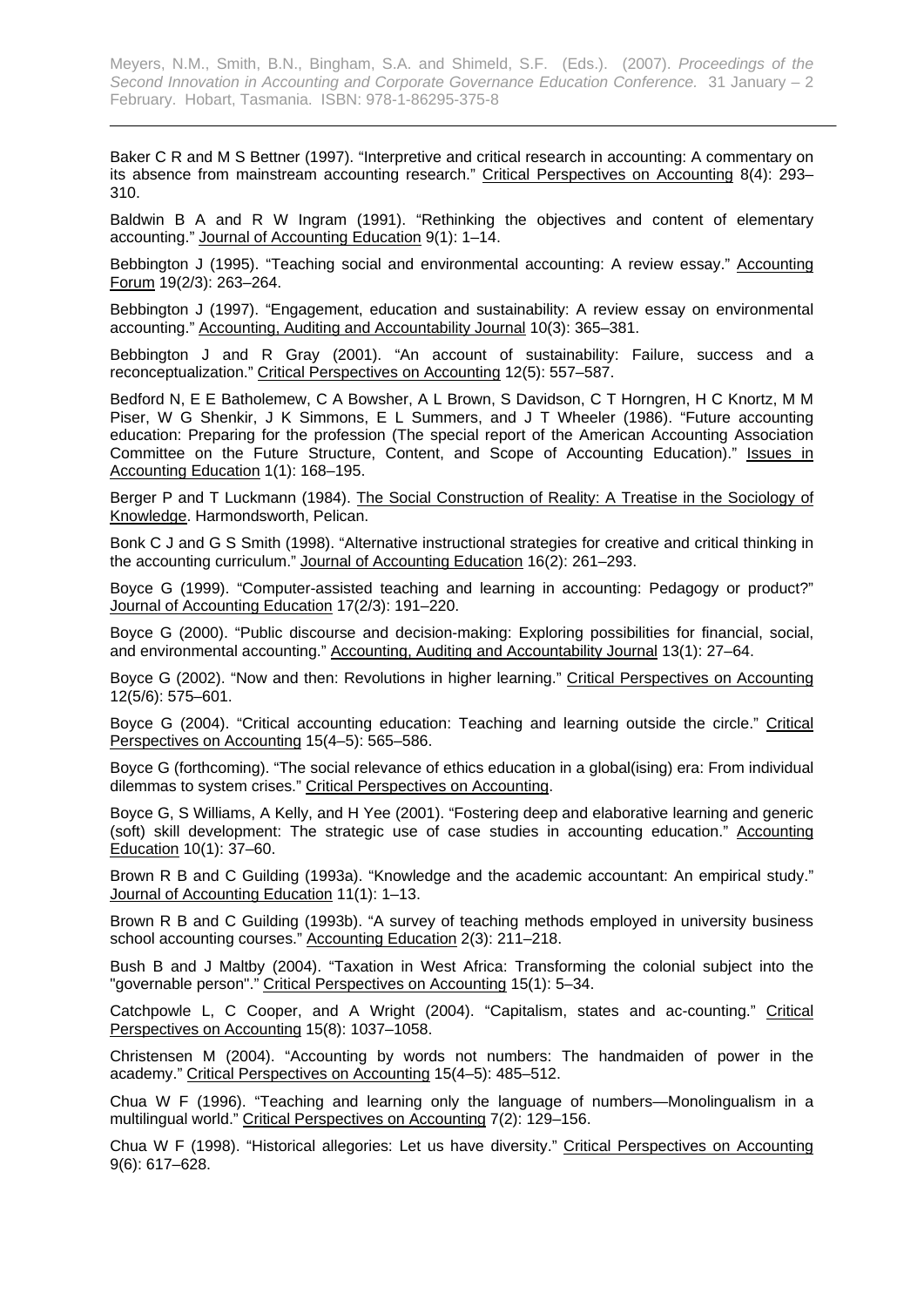Churchman D (2002). "Voices of the academy: Academics' responses to the corporatizing of academia." Critical Perspectives on Accounting 13(5–6): 643–656.

Chwastiak M (1998). "Star Wars at the bottom line: The Accounting Forum for Defense Contractors." Accounting, Organizations and Society 23(4): 343–360.

Clarke F L, R J Craig, and J H Amernic (1999). "Theatre and intolerance in financial accounting research." Critical Perspectives on Accounting 10(1): 65–88.

Cooper C (1995). "Ideology, hegemony and accounting discourse: A case study of the National Union of Journalists." Critical Perspectives on Accounting 6: 175–209.

Cooper D and T Tinker (1998). "Accounting in a post-work era: Editorial foreword." Critical Perspectives on Accounting 9(1): 1–3.

Coulson A B and I Thomson (2006). "Accounting and sustainability, encouraging a dialogical approach; integrating learning activities, delivery mechanisms and assessment strategies." Accounting Education 15(3): 261–273.

Craig R and J Amernic (2002). "Accountability of accounting educators and the rhythm of the university: Resistance strategies for postmodern blues." Accounting Education 11(2): 121–171.

Craig R J, F L Clarke, and J H Amernic (1999). "Scholarship in university business schools: Cardinal Newman, creeping corporatism and farewell to the "disturber of the peace"?" Accounting, Auditing and Accountability Journal 12(5): 510–524.

Crotty M (1998). The Foundations of Social Research: Meaning and perspective in the research process. Sydney, Allen & Unwin.

Davids C and G Boyce (2005). An abrogation of social and ethical responsibility: Conflicts of interest in professional accounting. Social Responsibility in India. D Crowther and R Jatana. Leicester, Social Responsibility Research Network: 6–14.

Davis S W and W R Sherman (1996). "The Accounting Education Change Commission: A critical perspective." Critical Perspectives on Accounting 7(1): 159–189.

Deppe L A, E O Sonderegger, J D Stice, D C Clark, and G F Streuling (1991). "Emerging competencies for the practice of accountancy." Journal of Accounting Education 9: 257–290.

diFazio W (1998). "Poverty, the postmodern and the jobless future." Critical Perspectives on Accounting 9(1): 57–74.

Dillard J F and T Tinker (1996). "Commodifying business and accounting education: The implications of accreditation." Critical Perspectives on Accounting 7(1/2): 215–225.

Doost R K and T Fishman (2004). "Beyond Arthur Andersen: Searching for answers." Managerial Auditing Journal 19(5): 623–639.

English L, H Bonanno, T Ihnatko, C Webb, and J Jones (1999). "Learning through writing in a firstyear accounting course." Journal of Accounting Education 17(2/3): 221–254.

Ferguson J, D Collison, D Power, and L Stevenson (2005). "What are recommended accounting textbooks teaching students about corporate stakeholders?" British Accounting Review 37(1): 23–46.

Feyerabend P (1988). Against Method. London, Verso.

Fogarty T J, J B Helan, and D L Knutson (1991). "The rationality of doing "nothing": Auditors' responses to legal liability in an institutionalized environment." Critical Perspectives on Accounting 2(3): 201–226.

Freire P (1996). Pedagogy of the Oppressed. London, Penguin.

Funnell W (1998). "Accounting in the service of the Holocaust." Critical Perspectives on Accounting 9(4): 435–464.

Gaa J C and L Thorne (2004). "An introduction to the special issue on professionalism and ethics in accounting education." Issues in Accounting Education 19(1): 1–6.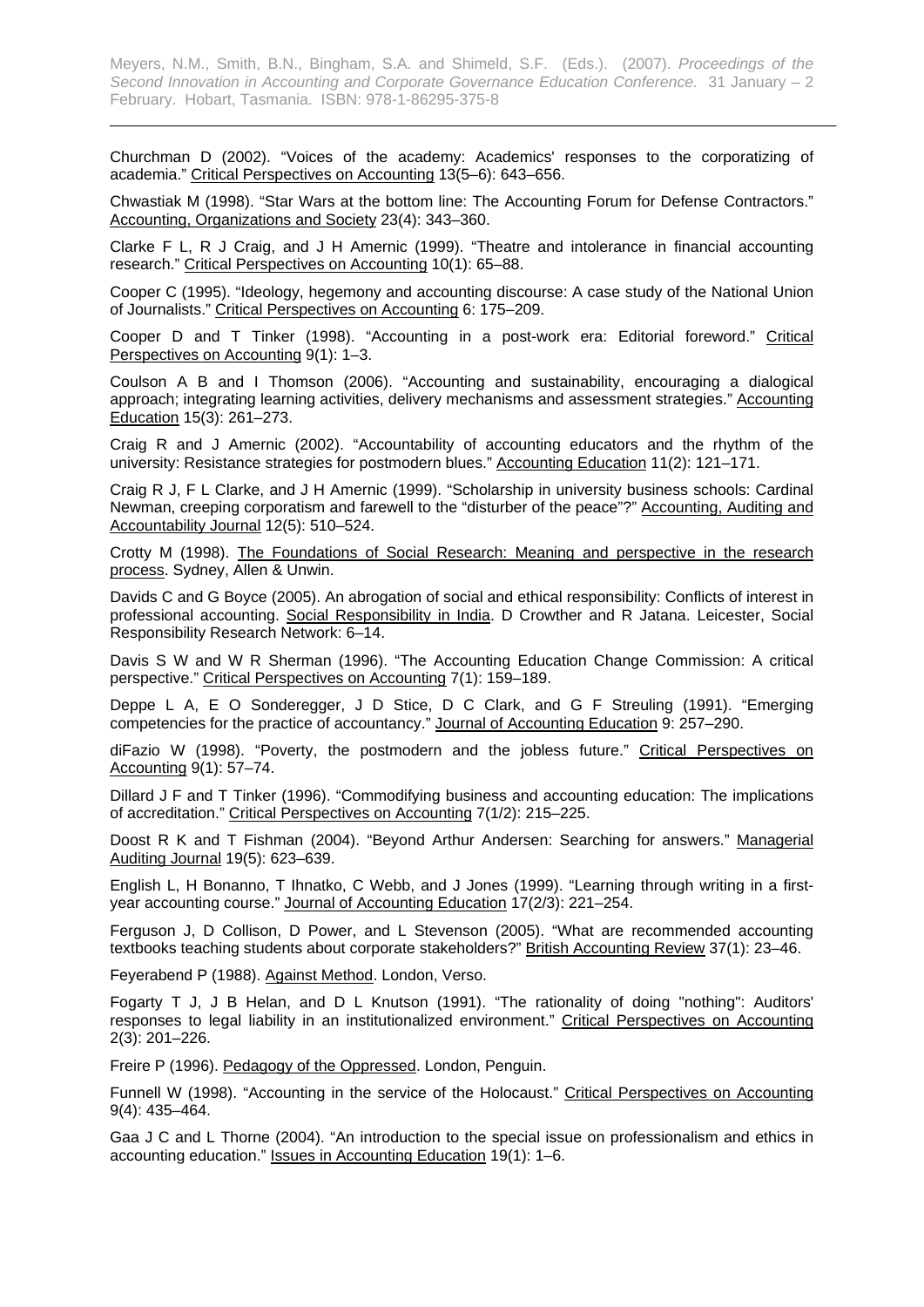Gibson K (1997). "Courses on environmental accounting." Accounting, Auditing and Accountability Journal 10(4): 584–593.

Gorz A (1988). Critique of Economic Reason. London, Verso.

Gray R (2006). "Social, environmental and sustainability reporting and organisational value creation?: Whose value? Whose creation?" Accounting, Auditing and Accountability Journal 19(6): 793–819.

Gray R, J Bebbington, and K McPhail (1994). "Teaching ethics in accounting and the ethics of accounting teaching: Educating for immorality and a possible case for social and environmental accounting education." Accounting Education 3(1): 51–75.

Gray R, J Bebbington, and D Walters (1993). Accounting for the Environment (The Greening of Accountancy, Part II). London, Paul Chapman.

Gray R and D Collison (2002). "Can't see the wood for the trees, can't see the trees for the numbers? Accounting education, sustainability and the public interest." Critical Perspectives on Accounting 12(5/6): 797–836.

Gray R, D Owen, and C Adams (1996). Accounting & Accountability: Changes and challenges in corporate social and environmental reporting. London, Prentice Hall.

Harrigan A and V Vincenti (2004). "Developing higher-order thinking through an intercultural assignment: A scholarship of teaching inquiry project." College Teaching 52(3): 113–120.

Haynes K (2006). "Linking narrative and identity construction: Using autobiography in accounting research." Critical Perspectives on Accounting 399–418(17): 4.

Hines R D (1988). "Financial accounting: In communicating reality, we construct reality." Accounting, Organizations and Society 13(3): 251–261.

Hines R D (1989). "The sociopolitical paradigm in financial accounting research." Accounting, Auditing and Accountability Journal 2(2): 52–76.

Hines R D (1992). Accounting: In Communicating a World, We Construct a World. Accounting. Lancaster, University of Lancaster.

Hoogvelt A M M and A M Tinker (1977). "The Sierra Leone Development Company - A case study in imperialism." Critique of Anthropology 2(8): 66–69.

Hopwood A G (1992). "Accounting calculation and the shifting sphere of the economic." European Accounting Review 1(1): 125–143.

Hopwood A G and P Miller (1994). Accounting as Social and Institutional Practice. Cambridge, Cambridge University Press.

Humphrey C (2005). "'In the aftermath of crisis: Reflections on the principles, values and significance of academic inquiry in accounting': Introduction." European Accounting Review 14(2): 341–351.

IFAC (1994). 2000 and Beyond: A Strategic Framework for Prequalification Education for the Accountancy Profession in the Year 2000 and Beyond. New York, International Federation of Accountants.

Jacobs M (1991). The Green Economy: Environment, Sustainable Development and the Politics of the Future. London, Pluto Press.

Johnson P (1995). "Towards an epistemology for radical accounting: Beyond objectivism and relativism." Critical Perspectives on Accounting 6(6): 485–509.

Jones A and S Sin (2003). Generic Skills in Accounting: Competencies for Students and Graduates. Sydney, Pearson.

Lee T (1995). "The professionalization of accountancy: A history of protecting the public interest in a self-interested way." Accounting, Auditing & Accountability Journal 8(4): 48–69.

Lehman C and T Tinker (1987). "The "real" cultural significance of accounts." Accounting, Organizations and Society 12(5): 503–522.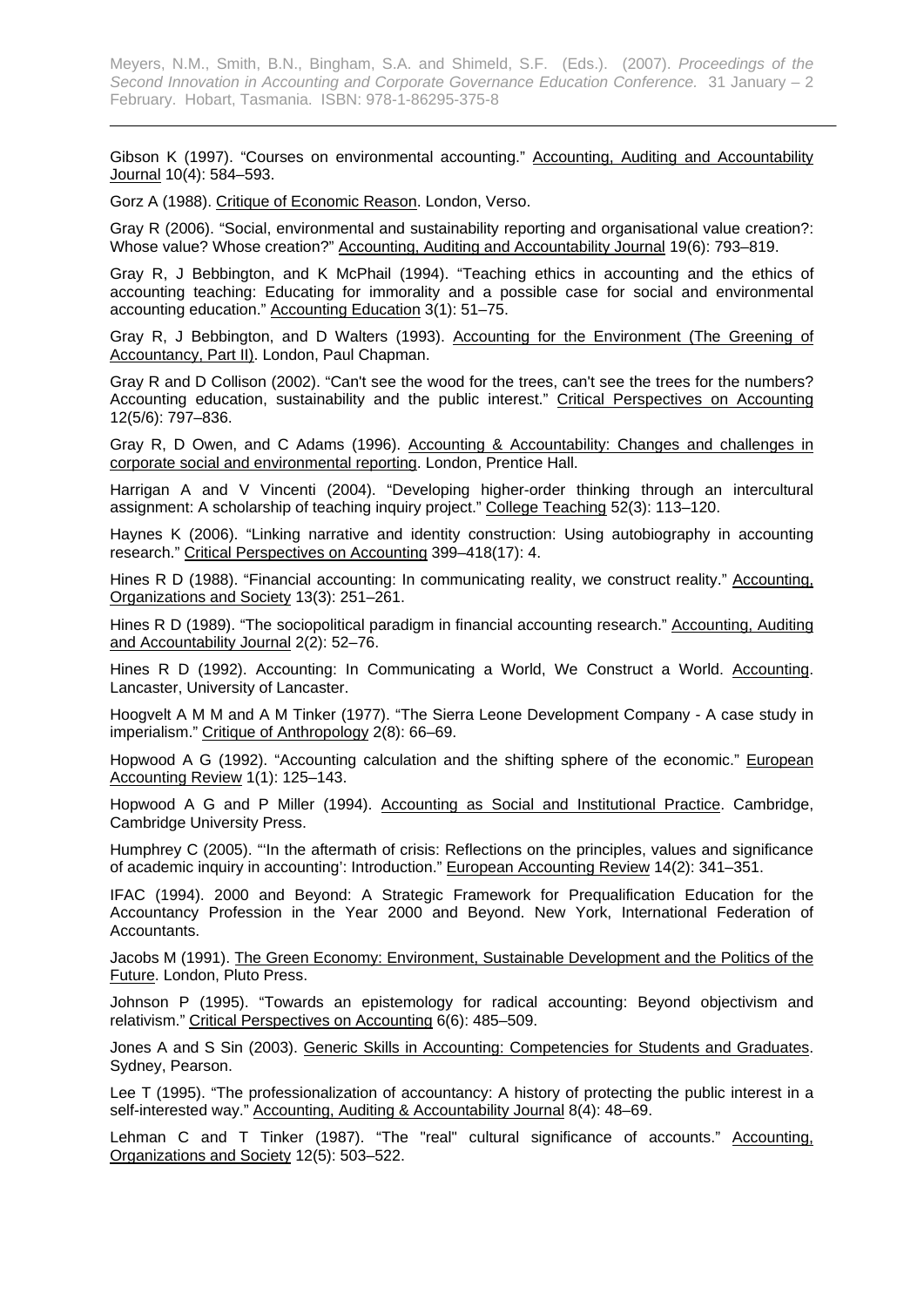Lehman C R (1995). Accounting's Changing Role in Social Conflict. Princeton and London, Markus Wiener and Paul Chapman.

Letterman M R and K B Dugan (2004). "Team teaching a cross-disciplinary honors course: Preparation and development." College Teaching 52(2): 76–80.

Leung P and B J Cooper (2003). "The Mad Hatter's corporate tea party." Managerial Auditing Journal 18(6/7): 505–511.

Lewis N, N Mangos, and C Tilt (1995). A Review of Environmental Accounting: Issues for Australian Accountants, Corporations and Regulators. Melbourne, Australian Society of Certified Practising Accountants' Public Sector Centre of Excellence.

Marx K (1970). A Contribution to the Critique of Political Economy. London, Lawrence and Wishart.

Mathews M R (1994). "An examination of the work of the Accounting Education Change Commission 1989-1992." Accounting Education 3(3): 193–204.

May G S, F W Windal, and J Sylvestre (1995). "The need for change in accounting education: An educator survey." Journal of Accounting Education 13(1): 21–43.

Mayper A G, R J Pavur, B D Merino, and W Hoops (2005). "The impact of accounting education on ethical values: An institutional perspective." Accounting and the Public Interest 5: 32–55.

McDaniel E A and G C Colarulli (1997). "Collaborative teaching in the face of productivity concerns: The dispersed team model " Innovative Higher Education 22(1): 19–36.

McPhail K (1999). "The threat of ethical accountants: An application of Foucault's concept of ethics to accounting education and some thoughts on ethically educating for the other." Critical Perspectives on Accounting 10(6): 833–866.

McSweeney B (2001). "Narratives and numbers: From acontextual to contextualized financial analysis." Accounting Forum 25(3): 246–263.

Merino B D (1998). "Critical theory and accounting history: Challenges and opportunities." Critical Perspectives on Accounting 9(6): 603–616.

Miller P (1994). Accounting as social and institutional practice: An introduction. Accounting As Social and Institutional Practice. A G Hopwood and P Miller. Cambridge, Cambridge University Press.

Miller P and N Rose (1990). "Governing economic life." Economy and Society 19(1): 1–31.

Moore D C (1991). "Accounting on trial: The critical legal studies movement and its lessons for radical accounting." Accounting, Organizations and Society 16(8): 763–791.

Morgan G (1988). "Accounting as reality construction: Towards a new epistemology for accounting practice." Accounting, Organizations and Society 13(5): 477–485.

Murray G (1990). Power/accounts and ideology. Critical Accounts. D J Cooper and T M Hopper. London, Macmillan: 173–189.

Neimark M and T Tinker (1986). "The social construction of management control systems." Accounting, Organizations and Society 11(4/5): 369–395.

Neimark M K (1995). "The selling of ethics: The ethics of business meets the business of ethics." Accounting, Auditing and Accountability Journal 8(3): 81–96.

Neimark M K (1996). "Caught in the squeeze: An essay on higher education in accounting." Critical Perspectives on Accounting 7: 1–11.

Nelson I T (1995). "What's new about accounting education change? An historical perspective on the change movement." Accounting Horizons 9(4): 62–75.

Neu D (1999). ""Discovering" indigenous peoples: Accounting and the machinery of empire." Accounting Historians Journal 26(1): 53–82.

Neu D (2001). "Banal accounts: Subaltern voices." Accounting Forum 25(4): 319–333.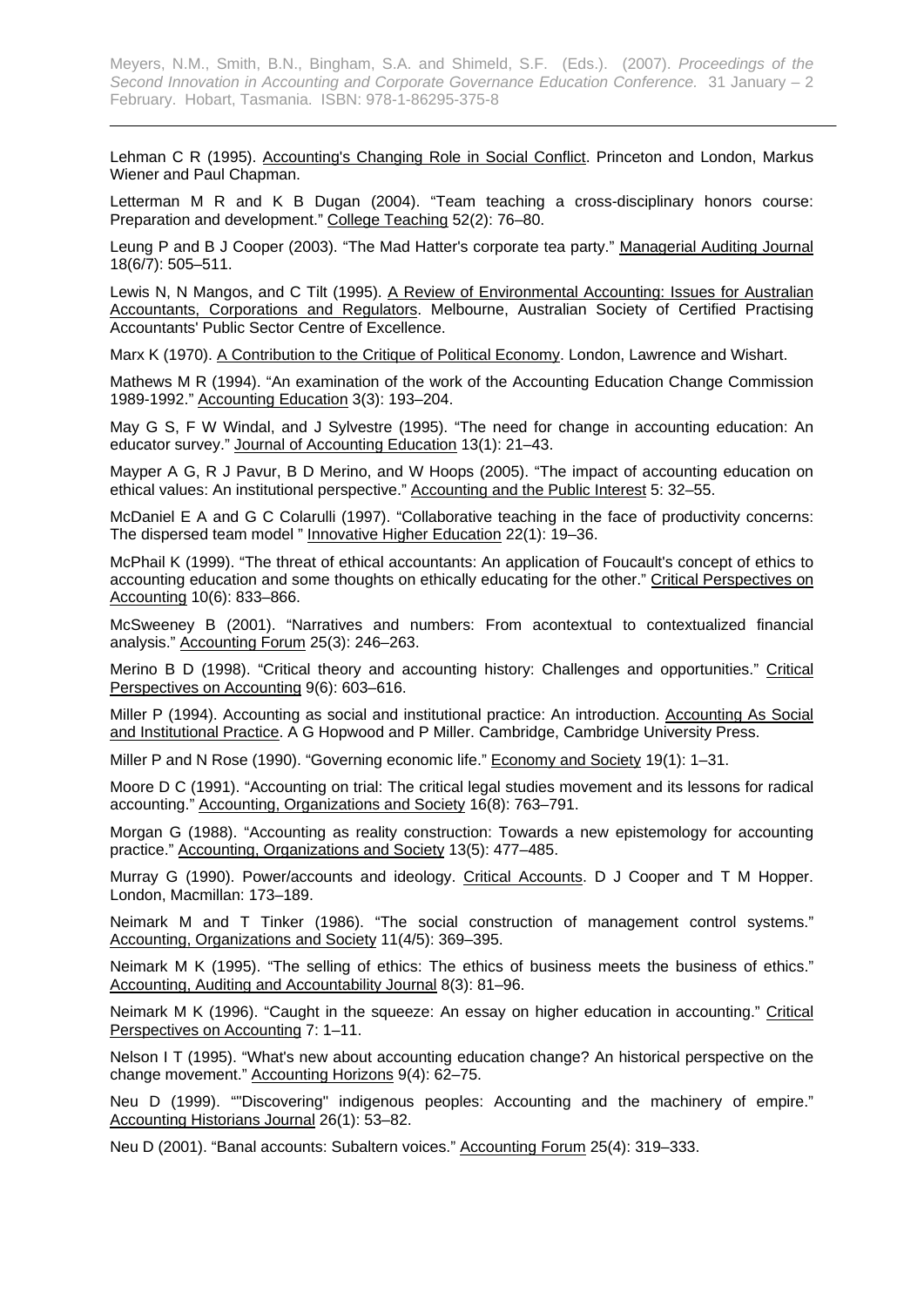Neu D and A Taylor (1996). "Accounting and the politics of divestment." Critical Perspectives on Accounting 7(4): 437–460.

Newman J H (1996). The Idea of a University. New Haven, Yale University Press.

Owen D (2005). "CSR after Enron: A role for the academic accounting profession?" European Accounting Review 14(2): 395–404.

Parker L D (2001). "Back to the Future: The Broadening Accounting Trajectory." British Accounting Review 33(4): 421–453.

Parker L D (2002). "It's been a pleasure doing business with you: A strategic analysis and critique of university change management." Critical Perspectives on Accounting 12(5&6): 603–619.

Patten R J and D Z Williams (1990). "There's trouble - Right here in our accounting programs: The challenge to accounting educators." **Issues in Accounting Education** 5(2): 175-179.

Pearce D, E Barbier, and A Markandya (1990). Sustainable Development: Economics and Environment in the Third World. London, Earthscan.

Pearce D, A Markandya, and E Barbier (1989). Blueprint for a Green Economy. London, Earthscan.

Preston N (1992). "Computing and teaching: A socially-critical view." Journal of Computer Assisted Learning 8: 49–56.

Ravenscroft S and P F Williams (2004). "Considering accounting education in the USA post-Enron." Accounting Education 13(Supplement 1): 7–23.

Ravenscroft S and P F Williams (2005). "Rules, rogues, and risk assessors: Academic responses to Enron and other accounting scandals." European Accounting Review 14(2): 363–372.

Reiter S A (1998). "Economic imperialism and the crisis in financial accounting research." Critical Perspectives on Accounting 9(2): 143–171.

Richardson A J (1987). "Accounting as a legitimating institution." Accounting, Organizations and Society 12(4): 341–355.

Robson K (1991). "On the arenas of accounting change: The process of translation." Accounting, Organizations and Society 16(5/6): 247–570.

Roslender R and J F Dillard (2003). "Reflections on the Interdisciplinary Perspectives on Accounting Project." Critical Perspectives on Accounting 14(3): 325–351.

Saravanamuthu K (2004). "Gold-collarism in the Academy: The dilemma in transforming beancounters into knowledge consultants." Critical Perspectives on Accounting 15(4–5): 587–607.

Saravanamuthu K and S Filling (2004). "A critical response to managerialism in the Academy." Critical Perspectives on Accounting 15(4–5): 437–452.

Saravanamuthu K and T Tinker (2002). "The university in the new corporate world." Critical Perspectives on Accounting 12(5/6): 545–554.

Sassoon A S (2000). Gramsci and Contemporary Politics: Beyond pessimism of the intellect. London and New York, Routledge.

Schaltegger S and R Burritt (2000). Contemporary Environmental Accounting: Issues, concepts and practice. Sheffield, Greenleaf.

Subotnik D (1987). "What accounting can learn from legal education." Issues in Accounting Education 2(2): 313–324.

Sundem G L, D Z Williams, and J F Chironna (1990). "The revolution in accounting education." Management Accounting(December): 49–53.

Thomson I and J Bebbington (2005). "Social and environmental reporting in the UK: A pedagogic evaluation." Critical Perspectives on Accounting 16(5): 507–533.

Tinker A M, B D Merino, and M D Neimark (1982). "The normative origins of positive theories: Ideology and accounting thought." Accounting, Organizations and Society 7(2): 167–200.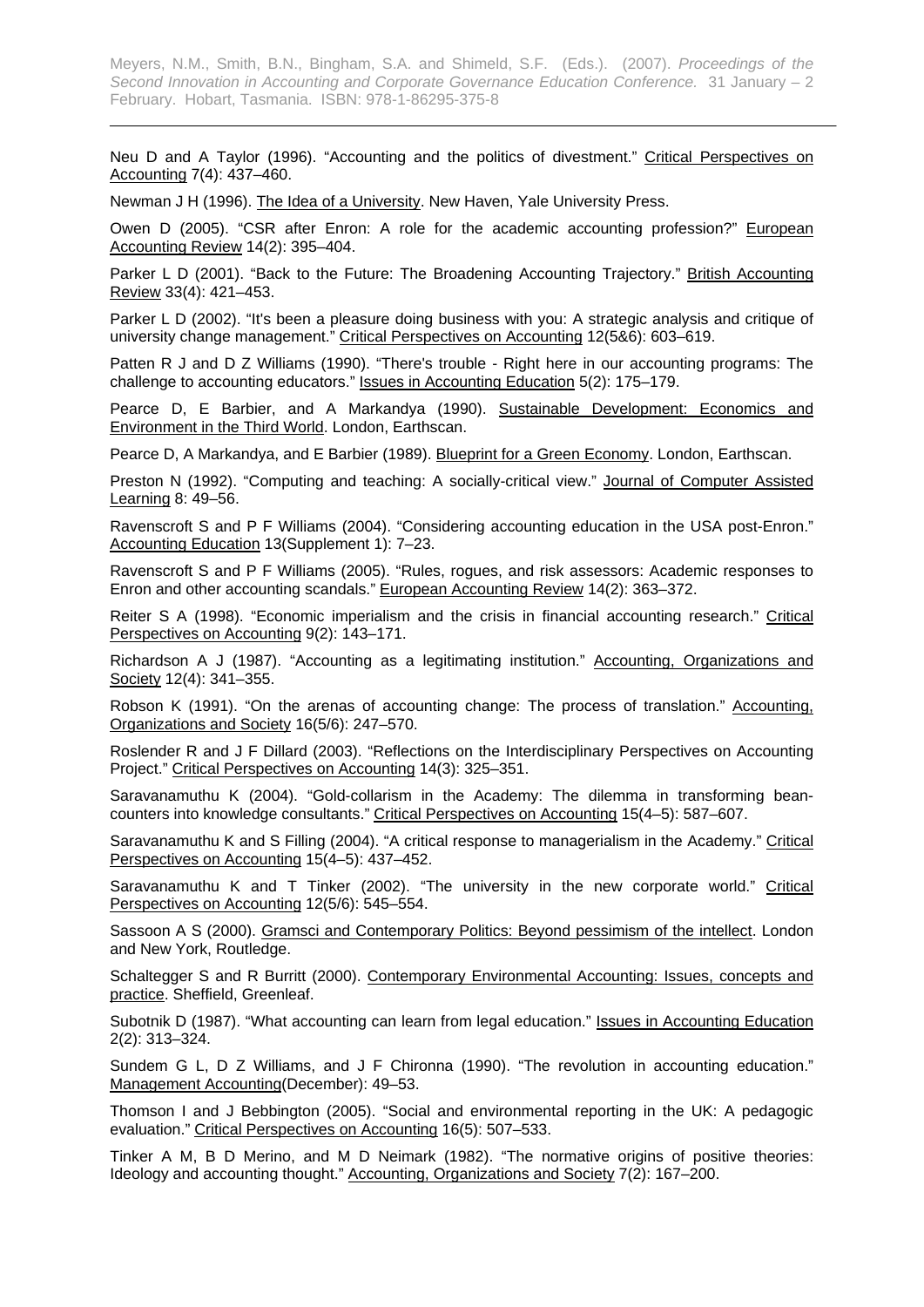Tinker T (1985). Paper Prophets: A Social Critique of Accounting. New York, Praeger.

Tinker T (1991). "The accountant as partisan." Accounting, Organizations and Society 16(3): 297–310.

Tinker T (2004). ""The end of business schools?" More than meets the eye." Social Text 22(2): 67–80.

Tinker T and C Carter (2003). "Spectres of accounting: Contradictions or conflicts of interest?" Organization 10(3): 577–582.

Tinker T and B Feknous (2001). "Developing the socio-political skills of accounting students: A mixed synchronous and asynchronous learning strategy." Pacific Accounting Review 13(1): 19–32.

Tinker T and B Feknous (2003). "The politics of the new courseware: Resisting the real subsumption of asynchronous educational technology." International Journal of Accounting Information Systems 4: 141–164.

Tinker T and R Gray (2003). "Beyond a critique of pure reason: From policy to politics to praxis in environmental and social research." Accounting, Auditing & Accountability Journal 16(5): 727–761.

Tinker T and A Koutsoumadi (1997). "A mind is a wonderful thing to waste: "think like a commodity", become a CPA." Accounting, Auditing and Accountability Journal 10(3): 454–467.

Tinker T and A Koutsoumadi (1998). "The accounting workplace: A joyless future?" Accounting Forum 21(3 & 4): 289–316.

Williams P F (2004a). "Recovering accounting as a worthy endeavor." Critical Perspectives on Accounting 15(4–5): 513–517.

Williams P F (2004b). "You reap what you sow: The ethical discourse of professional accounting." Critical Perspectives on Accounting 15(6/7): 995–1001.

Yanamandram V and G Noble (2006). "Student experiences and perceptions of team-teaching in a large undergraduate class." Journal of University Teaching and Learning Practice 3(1): 49–66.

Young J (2005). "Changing our questions: Reflections on the corporate scandals." Accounting and the Public Interest 5: 1–13.